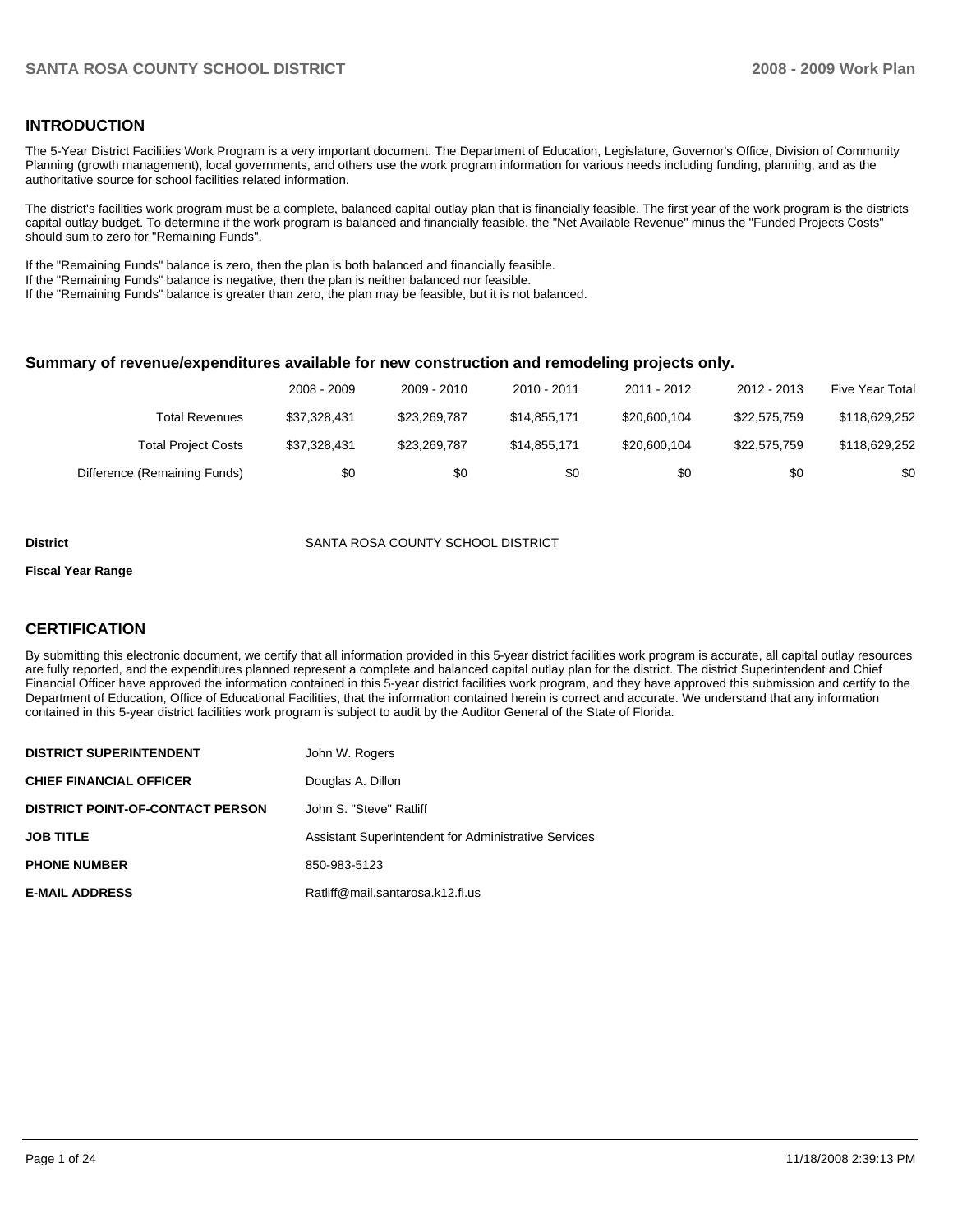# **Expenditures**

### **Expenditure for Maintenance, Repair and Renovation from 2-Mills and PECO**

Annually, prior to the adoption of the district school budget, each school board must prepare a tentative district facilities work program that includes a schedule of major repair and renovation projects necessary to maintain the educational and ancillary facilities of the district.

| Item                                                                                                                                                                                                                                                                                                                                                                                                                                                                                                                                                                                                                                                                                                                                                                                                                                                                                                               | 2008 - 2009<br><b>Actual Budget</b>                                                                                                                                                                                                                                                                                                                                                                                                                                                                                                                                                                                                                                                                                                                                                                                                                                                       | 2009 - 2010<br>Projected | 2010 - 2011<br>Projected | 2011 - 2012<br>Projected | 2012 - 2013<br>Projected | <b>Total</b> |  |  |  |  |
|--------------------------------------------------------------------------------------------------------------------------------------------------------------------------------------------------------------------------------------------------------------------------------------------------------------------------------------------------------------------------------------------------------------------------------------------------------------------------------------------------------------------------------------------------------------------------------------------------------------------------------------------------------------------------------------------------------------------------------------------------------------------------------------------------------------------------------------------------------------------------------------------------------------------|-------------------------------------------------------------------------------------------------------------------------------------------------------------------------------------------------------------------------------------------------------------------------------------------------------------------------------------------------------------------------------------------------------------------------------------------------------------------------------------------------------------------------------------------------------------------------------------------------------------------------------------------------------------------------------------------------------------------------------------------------------------------------------------------------------------------------------------------------------------------------------------------|--------------------------|--------------------------|--------------------------|--------------------------|--------------|--|--|--|--|
| <b>HVAC</b>                                                                                                                                                                                                                                                                                                                                                                                                                                                                                                                                                                                                                                                                                                                                                                                                                                                                                                        | \$1.155.119                                                                                                                                                                                                                                                                                                                                                                                                                                                                                                                                                                                                                                                                                                                                                                                                                                                                               | \$37,243                 | \$41,758                 | \$42,160                 | \$42,566                 | \$1,318,846  |  |  |  |  |
| ADMINISTRATIVE SUPPORT SERVICES, AVALON MIDDLE, BAGDAD ELEMENTARY, BENNETT C. RUSSELL ELEMENTARY,<br>Locations:<br>BERRYHILL ADMINISTRATIVE COMPLEX. BERRYHILL ELEMENTARY. CENTRAL JUNIOR/SENIOR HIGH. CHUMUCKLA ELEMENTARY.<br>EAST MILTON ELEMENTARY, GULF BREEZE ELEMENTARY, GULF BREEZE MIDDLE, GULF BREEZE SENIOR HIGH, HOLLEY<br>NAVARRE PRIMARY, HOLLEY-NAVARRE INTERMEDIATE, HOLLEY-NAVARRE MIDDLE, JAY ELEMENTARY, JAY JUNIOR SENIOR<br>HIGH, LOCKLIN TECHNICAL CENTER, MARTIN LUTHER KING MIDDLE, MILTON SENIOR HIGH, MUNSON ELEMENTARY, NAVARRE<br>SENIOR HIGH, ORIOLE BEACH ELEMENTARY, PACE SENIOR HIGH, PEA RIDGE ELEMENTARY, R HOBBS MIDDLE, S S DIXON<br>INTERMEDIATE, S S DIXON PRIMARY, SANTA ROSA SUPERINTENDENT'S OFFICE, T R JACKSON ESE PRE-K/FULL SERVICE<br>CENTER, THOMAS L SIMS MIDDLE, W H RHODES ELEMENTARY, WEST NAVARRE INTERMEDIATE, WEST NAVARRE PRIMARY,<br>WOODLAWN BEACH MIDDLE |                                                                                                                                                                                                                                                                                                                                                                                                                                                                                                                                                                                                                                                                                                                                                                                                                                                                                           |                          |                          |                          |                          |              |  |  |  |  |
| Flooring                                                                                                                                                                                                                                                                                                                                                                                                                                                                                                                                                                                                                                                                                                                                                                                                                                                                                                           | \$375,000                                                                                                                                                                                                                                                                                                                                                                                                                                                                                                                                                                                                                                                                                                                                                                                                                                                                                 | \$364,981                | \$409,223                | \$413,169                | \$417,153                | \$1,979,526  |  |  |  |  |
| ADMINISTRATIVE SUPPORT SERVICES, AVALON MIDDLE, BAGDAD ELEMENTARY, BENNETT C. RUSSELL ELEMENTARY,<br>Locations:<br>BERRYHILL ADMINISTRATIVE COMPLEX, BERRYHILL ELEMENTARY, CENTRAL JUNIOR/SENIOR HIGH, CHUMUCKLA ELEMENTARY,<br>EAST MILTON ELEMENTARY, GULF BREEZE ELEMENTARY, GULF BREEZE MIDDLE, GULF BREEZE SENIOR HIGH, HOLLEY<br>NAVARRE PRIMARY, HOLLEY-NAVARRE INTERMEDIATE, HOLLEY-NAVARRE MIDDLE, JAY ELEMENTARY, JAY JUNIOR SENIOR<br>HIGH, LOCKLIN TECHNICAL CENTER, MARTIN LUTHER KING MIDDLE, MILTON SENIOR HIGH, MUNSON ELEMENTARY, NAVARRE<br>SENIOR HIGH, ORIOLE BEACH ELEMENTARY, PACE SENIOR HIGH, PEA RIDGE ELEMENTARY, R HOBBS MIDDLE, S S DIXON<br>INTERMEDIATE, S S DIXON PRIMARY, SANTA ROSA SUPERINTENDENT'S OFFICE, T R JACKSON ESE PRE-K/FULL SERVICE<br>CENTER, THOMAS L SIMS MIDDLE, W H RHODES ELEMENTARY, WEST NAVARRE INTERMEDIATE, WEST NAVARRE PRIMARY,<br>WOODLAWN BEACH MIDDLE |                                                                                                                                                                                                                                                                                                                                                                                                                                                                                                                                                                                                                                                                                                                                                                                                                                                                                           |                          |                          |                          |                          |              |  |  |  |  |
| Roofing                                                                                                                                                                                                                                                                                                                                                                                                                                                                                                                                                                                                                                                                                                                                                                                                                                                                                                            | \$1,375,450                                                                                                                                                                                                                                                                                                                                                                                                                                                                                                                                                                                                                                                                                                                                                                                                                                                                               | \$15,642                 | \$17,538                 | \$17,707                 | \$17,878                 | \$1,444,215  |  |  |  |  |
| WOODLAWN BEACH MIDDLE                                                                                                                                                                                                                                                                                                                                                                                                                                                                                                                                                                                                                                                                                                                                                                                                                                                                                              | ADMINISTRATIVE SUPPORT SERVICES, AVALON MIDDLE, BAGDAD ELEMENTARY, BENNETT C. RUSSELL ELEMENTARY,<br>Locations:<br>BERRYHILL ADMINISTRATIVE COMPLEX, BERRYHILL ELEMENTARY, CENTRAL JUNIOR/SENIOR HIGH, CHUMUCKLA ELEMENTARY,<br>EAST MILTON ELEMENTARY, GULF BREEZE ELEMENTARY, GULF BREEZE MIDDLE, GULF BREEZE SENIOR HIGH, HOLLEY<br>NAVARRE PRIMARY, HOLLEY-NAVARRE INTERMEDIATE, HOLLEY-NAVARRE MIDDLE, JAY ELEMENTARY, JAY JUNIOR SENIOR<br>HIGH, LOCKLIN TECHNICAL CENTER, MARTIN LUTHER KING MIDDLE, MILTON SENIOR HIGH, MUNSON ELEMENTARY, NAVARRE<br>SENIOR HIGH, ORIOLE BEACH ELEMENTARY, PACE SENIOR HIGH, PEA RIDGE ELEMENTARY, R HOBBS MIDDLE, S S DIXON<br>INTERMEDIATE, S S DIXON PRIMARY, SANTA ROSA SUPERINTENDENT'S OFFICE, T R JACKSON ESE PRE-K/FULL SERVICE<br>CENTER, THOMAS L SIMS MIDDLE, W H RHODES ELEMENTARY, WEST NAVARRE INTERMEDIATE, WEST NAVARRE PRIMARY, |                          |                          |                          |                          |              |  |  |  |  |
| Safety to Life                                                                                                                                                                                                                                                                                                                                                                                                                                                                                                                                                                                                                                                                                                                                                                                                                                                                                                     | \$50,000                                                                                                                                                                                                                                                                                                                                                                                                                                                                                                                                                                                                                                                                                                                                                                                                                                                                                  | \$0                      | \$0                      | \$0                      | \$0                      | \$50,000     |  |  |  |  |
| ADMINISTRATIVE SUPPORT SERVICES, SANTA ROSA SUPERINTENDENT'S OFFICE<br>Locations:                                                                                                                                                                                                                                                                                                                                                                                                                                                                                                                                                                                                                                                                                                                                                                                                                                  |                                                                                                                                                                                                                                                                                                                                                                                                                                                                                                                                                                                                                                                                                                                                                                                                                                                                                           |                          |                          |                          |                          |              |  |  |  |  |
| Fencing                                                                                                                                                                                                                                                                                                                                                                                                                                                                                                                                                                                                                                                                                                                                                                                                                                                                                                            | \$0                                                                                                                                                                                                                                                                                                                                                                                                                                                                                                                                                                                                                                                                                                                                                                                                                                                                                       | \$59,589                 | \$66,812                 | \$67,456                 | \$68,106                 | \$261,963    |  |  |  |  |
| ADMINISTRATIVE SUPPORT SERVICES, AVALON MIDDLE, BAGDAD ELEMENTARY, BENNETT C. RUSSELL ELEMENTARY,<br>Locations:<br>BERRYHILL ADMINISTRATIVE COMPLEX, BERRYHILL ELEMENTARY, CENTRAL JUNIOR/SENIOR HIGH, CHUMUCKLA ELEMENTARY,<br>EAST MILTON ELEMENTARY, GULF BREEZE ELEMENTARY, GULF BREEZE MIDDLE, GULF BREEZE SENIOR HIGH, HOLLEY<br>NAVARRE PRIMARY, HOLLEY-NAVARRE INTERMEDIATE, HOLLEY-NAVARRE MIDDLE, JAY ELEMENTARY, JAY JUNIOR SENIOR<br>HIGH, LOCKLIN TECHNICAL CENTER, MARTIN LUTHER KING MIDDLE, MILTON SENIOR HIGH, MUNSON ELEMENTARY, NAVARRE<br>SENIOR HIGH, ORIOLE BEACH ELEMENTARY, PACE SENIOR HIGH, PEA RIDGE ELEMENTARY, R HOBBS MIDDLE, S S DIXON<br>INTERMEDIATE, S S DIXON PRIMARY, SANTA ROSA SUPERINTENDENT'S OFFICE, T R JACKSON ESE PRE-K/FULL SERVICE<br>CENTER, THOMAS L SIMS MIDDLE, W H RHODES ELEMENTARY, WEST NAVARRE INTERMEDIATE, WEST NAVARRE PRIMARY,<br>WOODLAWN BEACH MIDDLE |                                                                                                                                                                                                                                                                                                                                                                                                                                                                                                                                                                                                                                                                                                                                                                                                                                                                                           |                          |                          |                          |                          |              |  |  |  |  |
| Parking                                                                                                                                                                                                                                                                                                                                                                                                                                                                                                                                                                                                                                                                                                                                                                                                                                                                                                            | \$0                                                                                                                                                                                                                                                                                                                                                                                                                                                                                                                                                                                                                                                                                                                                                                                                                                                                                       | \$0                      | \$0                      | \$0                      | \$0                      | \$0          |  |  |  |  |
| Locations: No Locations for this expenditure.                                                                                                                                                                                                                                                                                                                                                                                                                                                                                                                                                                                                                                                                                                                                                                                                                                                                      |                                                                                                                                                                                                                                                                                                                                                                                                                                                                                                                                                                                                                                                                                                                                                                                                                                                                                           |                          |                          |                          |                          |              |  |  |  |  |
| Electrical                                                                                                                                                                                                                                                                                                                                                                                                                                                                                                                                                                                                                                                                                                                                                                                                                                                                                                         | \$265,000                                                                                                                                                                                                                                                                                                                                                                                                                                                                                                                                                                                                                                                                                                                                                                                                                                                                                 | \$52,140                 | \$58,460                 | \$59,024                 | \$64,718                 | \$499,342    |  |  |  |  |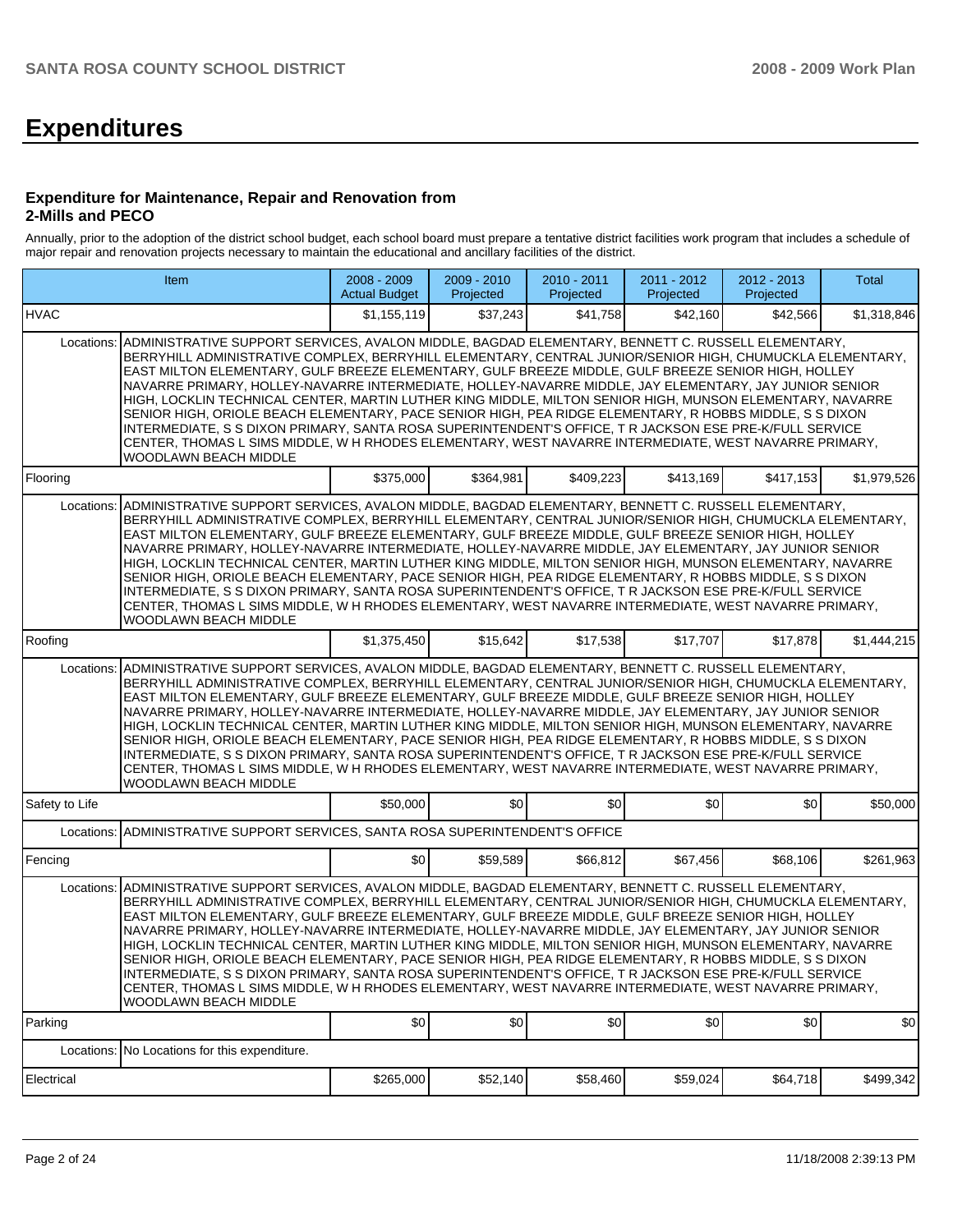| Locations:                                                                                                                                                                                                                                                                                                                                                                                                                                                                                                                                                                                                                                                                                                                                                                                                                                                                                                                | ADMINISTRATIVE SUPPORT SERVICES, AVALON MIDDLE, BAGDAD ELEMENTARY, BENNETT C. RUSSELL ELEMENTARY,<br>BERRYHILL ADMINISTRATIVE COMPLEX, BERRYHILL ELEMENTARY, CENTRAL JUNIOR/SENIOR HIGH, CHUMUCKLA ELEMENTARY,<br>EAST MILTON ELEMENTARY, GULF BREEZE ELEMENTARY, GULF BREEZE MIDDLE, GULF BREEZE SENIOR HIGH, HOLLEY<br>NAVARRE PRIMARY, HOLLEY-NAVARRE INTERMEDIATE, HOLLEY-NAVARRE MIDDLE, JAY ELEMENTARY, JAY JUNIOR SENIOR<br>HIGH, LOCKLIN TECHNICAL CENTER, MARTIN LUTHER KING MIDDLE, MILTON SENIOR HIGH, MUNSON ELEMENTARY, NAVARRE<br>SENIOR HIGH, ORIOLE BEACH ELEMENTARY, PACE SENIOR HIGH, PEA RIDGE ELEMENTARY, R HOBBS MIDDLE, S S DIXON<br>INTERMEDIATE. S S DIXON PRIMARY. SANTA ROSA SUPERINTENDENT'S OFFICE. T R JACKSON ESE PRE-K/FULL SERVICE<br>CENTER, THOMAS L SIMS MIDDLE, W H RHODES ELEMENTARY, WEST NAVARRE INTERMEDIATE, WEST NAVARRE PRIMARY,<br>WOODLAWN BEACH MIDDLE            |             |           |           |           |           |             |  |  |  |
|---------------------------------------------------------------------------------------------------------------------------------------------------------------------------------------------------------------------------------------------------------------------------------------------------------------------------------------------------------------------------------------------------------------------------------------------------------------------------------------------------------------------------------------------------------------------------------------------------------------------------------------------------------------------------------------------------------------------------------------------------------------------------------------------------------------------------------------------------------------------------------------------------------------------------|-----------------------------------------------------------------------------------------------------------------------------------------------------------------------------------------------------------------------------------------------------------------------------------------------------------------------------------------------------------------------------------------------------------------------------------------------------------------------------------------------------------------------------------------------------------------------------------------------------------------------------------------------------------------------------------------------------------------------------------------------------------------------------------------------------------------------------------------------------------------------------------------------------------------|-------------|-----------|-----------|-----------|-----------|-------------|--|--|--|
| Fire Alarm                                                                                                                                                                                                                                                                                                                                                                                                                                                                                                                                                                                                                                                                                                                                                                                                                                                                                                                |                                                                                                                                                                                                                                                                                                                                                                                                                                                                                                                                                                                                                                                                                                                                                                                                                                                                                                                 | \$355,000   | \$0       | \$0       | \$0       | \$0       | \$355,000   |  |  |  |
|                                                                                                                                                                                                                                                                                                                                                                                                                                                                                                                                                                                                                                                                                                                                                                                                                                                                                                                           | Locations: ADMINISTRATIVE SUPPORT SERVICES, AVALON MIDDLE, BAGDAD ELEMENTARY, BENNETT C. RUSSELL ELEMENTARY,<br>BERRYHILL ADMINISTRATIVE COMPLEX, BERRYHILL ELEMENTARY, CENTRAL JUNIOR/SENIOR HIGH, CHUMUCKLA ELEMENTARY,<br>EAST MILTON ELEMENTARY, GULF BREEZE ELEMENTARY, GULF BREEZE MIDDLE, GULF BREEZE SENIOR HIGH, HOLLEY<br>NAVARRE PRIMARY, HOLLEY-NAVARRE INTERMEDIATE, HOLLEY-NAVARRE MIDDLE, JAY ELEMENTARY, JAY JUNIOR SENIOR<br>HIGH, LOCKLIN TECHNICAL CENTER, MARTIN LUTHER KING MIDDLE, MILTON SENIOR HIGH, MUNSON ELEMENTARY, NAVARRE<br>SENIOR HIGH, ORIOLE BEACH ELEMENTARY, PACE SENIOR HIGH, PEA RIDGE ELEMENTARY, R HOBBS MIDDLE, S S DIXON<br>INTERMEDIATE, S S DIXON PRIMARY, SANTA ROSA SUPERINTENDENT'S OFFICE, T R JACKSON ESE PRE-K/FULL SERVICE<br>CENTER, THOMAS L SIMS MIDDLE, W H RHODES ELEMENTARY, WEST NAVARRE INTERMEDIATE, WEST NAVARRE PRIMARY,<br>WOODLAWN BEACH MIDDLE |             |           |           |           |           |             |  |  |  |
| Telephone/Intercom System                                                                                                                                                                                                                                                                                                                                                                                                                                                                                                                                                                                                                                                                                                                                                                                                                                                                                                 |                                                                                                                                                                                                                                                                                                                                                                                                                                                                                                                                                                                                                                                                                                                                                                                                                                                                                                                 | \$0         | \$0       | \$0       | \$0       | \$0       | \$0         |  |  |  |
|                                                                                                                                                                                                                                                                                                                                                                                                                                                                                                                                                                                                                                                                                                                                                                                                                                                                                                                           | Locations: No Locations for this expenditure.                                                                                                                                                                                                                                                                                                                                                                                                                                                                                                                                                                                                                                                                                                                                                                                                                                                                   |             |           |           |           |           |             |  |  |  |
| <b>Closed Circuit Television</b>                                                                                                                                                                                                                                                                                                                                                                                                                                                                                                                                                                                                                                                                                                                                                                                                                                                                                          |                                                                                                                                                                                                                                                                                                                                                                                                                                                                                                                                                                                                                                                                                                                                                                                                                                                                                                                 | \$0         | \$0       | \$0       | \$0       | \$0       | \$0         |  |  |  |
|                                                                                                                                                                                                                                                                                                                                                                                                                                                                                                                                                                                                                                                                                                                                                                                                                                                                                                                           | Locations: No Locations for this expenditure.                                                                                                                                                                                                                                                                                                                                                                                                                                                                                                                                                                                                                                                                                                                                                                                                                                                                   |             |           |           |           |           |             |  |  |  |
| Paint                                                                                                                                                                                                                                                                                                                                                                                                                                                                                                                                                                                                                                                                                                                                                                                                                                                                                                                     |                                                                                                                                                                                                                                                                                                                                                                                                                                                                                                                                                                                                                                                                                                                                                                                                                                                                                                                 | \$25,000    | \$52,140  | \$58,460  | \$59,024  | \$59,593  | \$254,217   |  |  |  |
| ADMINISTRATIVE SUPPORT SERVICES, AVALON MIDDLE, BAGDAD ELEMENTARY, BENNETT C. RUSSELL ELEMENTARY,<br>Locations:<br>BERRYHILL ADMINISTRATIVE COMPLEX, BERRYHILL ELEMENTARY, CENTRAL JUNIOR/SENIOR HIGH, CHUMUCKLA ELEMENTARY,<br>EAST MILTON ELEMENTARY, GULF BREEZE ELEMENTARY, GULF BREEZE MIDDLE, GULF BREEZE SENIOR HIGH, HOLLEY<br>NAVARRE PRIMARY, HOLLEY-NAVARRE INTERMEDIATE, HOLLEY-NAVARRE MIDDLE, JAY ELEMENTARY, JAY JUNIOR SENIOR<br>HIGH, LOCKLIN TECHNICAL CENTER, MARTIN LUTHER KING MIDDLE, MILTON SENIOR HIGH, MUNSON ELEMENTARY, NAVARRE<br>SENIOR HIGH, ORIOLE BEACH ELEMENTARY, PACE SENIOR HIGH, PEA RIDGE ELEMENTARY, R HOBBS MIDDLE, S S DIXON<br>INTERMEDIATE, S S DIXON PRIMARY, SANTA ROSA SUPERINTENDENT'S OFFICE, T R JACKSON ESE PRE-K/FULL SERVICE<br>CENTER, THOMAS L SIMS MIDDLE, W H RHODES ELEMENTARY, WEST NAVARRE INTERMEDIATE, WEST NAVARRE PRIMARY,<br><b>WOODLAWN BEACH MIDDLE</b> |                                                                                                                                                                                                                                                                                                                                                                                                                                                                                                                                                                                                                                                                                                                                                                                                                                                                                                                 |             |           |           |           |           |             |  |  |  |
| Maintenance/Repair                                                                                                                                                                                                                                                                                                                                                                                                                                                                                                                                                                                                                                                                                                                                                                                                                                                                                                        |                                                                                                                                                                                                                                                                                                                                                                                                                                                                                                                                                                                                                                                                                                                                                                                                                                                                                                                 | \$0         | \$0       | \$0       | \$0       | \$0       | \$0         |  |  |  |
|                                                                                                                                                                                                                                                                                                                                                                                                                                                                                                                                                                                                                                                                                                                                                                                                                                                                                                                           | Locations: No Locations for this expenditure.                                                                                                                                                                                                                                                                                                                                                                                                                                                                                                                                                                                                                                                                                                                                                                                                                                                                   |             |           |           |           |           |             |  |  |  |
|                                                                                                                                                                                                                                                                                                                                                                                                                                                                                                                                                                                                                                                                                                                                                                                                                                                                                                                           | <b>Sub Total:</b>                                                                                                                                                                                                                                                                                                                                                                                                                                                                                                                                                                                                                                                                                                                                                                                                                                                                                               | \$3,600,569 | \$581,735 | \$652,251 | \$658,540 | \$670,014 | \$6,163,109 |  |  |  |

| <b>IPECO Maintenance Expenditures</b> | \$929,881   | \$1.116.714] | \$1,494,562 | \$1.413.758 | \$1,408,824 | \$6,363,739 |
|---------------------------------------|-------------|--------------|-------------|-------------|-------------|-------------|
| Two Mill Sub Total: I                 | \$2,910,688 | (S311.522)   | (S591,766)  | (\$502,258) | (\$483,411) | \$1,021,731 |

| Other Items                                                                                                                                                                                                                                                                                                                                                                                                                                                                                                                                                                                                                                                                                                                                                                                                                                                                                                     | $2008 - 2009$<br><b>Actual Budget</b> | 2009 - 2010<br>Projected | $2010 - 2011$<br>Projected | $2011 - 2012$<br>Projected | $2012 - 2013$<br>Projected | Total     |
|-----------------------------------------------------------------------------------------------------------------------------------------------------------------------------------------------------------------------------------------------------------------------------------------------------------------------------------------------------------------------------------------------------------------------------------------------------------------------------------------------------------------------------------------------------------------------------------------------------------------------------------------------------------------------------------------------------------------------------------------------------------------------------------------------------------------------------------------------------------------------------------------------------------------|---------------------------------------|--------------------------|----------------------------|----------------------------|----------------------------|-----------|
| Cabinets                                                                                                                                                                                                                                                                                                                                                                                                                                                                                                                                                                                                                                                                                                                                                                                                                                                                                                        | \$30,000                              | \$67.037                 | \$75,163                   | \$75.888                   | \$76,620                   | \$324,708 |
| Locations ADMINISTRATIVE SUPPORT SERVICES, AVALON MIDDLE, BAGDAD ELEMENTARY, BENNETT C. RUSSELL ELEMENTARY,<br>BERRYHILL ADMINISTRATIVE COMPLEX, BERRYHILL ELEMENTARY, CENTRAL JUNIOR/SENIOR HIGH, CHUMUCKLA<br>IELEMENTARY. EAST MILTON ELEMENTARY. GULF BREEZE ELEMENTARY. GULF BREEZE MIDDLE. GULF BREEZE SENIOR HIGH.<br>HOLLEY NAVARRE PRIMARY, HOLLEY-NAVARRE INTERMEDIATE, HOLLEY-NAVARRE MIDDLE, JAY ELEMENTARY, JAY JUNIOR<br>SENIOR HIGH, LOCKLIN TECHNICAL CENTER, MARTIN LUTHER KING MIDDLE, MILTON SENIOR HIGH, MUNSON ELEMENTARY,<br>NAVARRE SENIOR HIGH, ORIOLE BEACH ELEMENTARY, PACE SENIOR HIGH, PEA RIDGE ELEMENTARY, R HOBBS MIDDLE, S S<br>DIXON INTERMEDIATE, S S DIXON PRIMARY, SANTA ROSA SUPERINTENDENT'S OFFICE, T R JACKSON ESE PRE-K/FULL<br>SERVICE CENTER, THOMAS L SIMS MIDDLE, W H RHODES ELEMENTARY, WEST NAVARRE INTERMEDIATE, WEST NAVARRE<br>PRIMARY, WOODLAWN BEACH MIDDLE |                                       |                          |                            |                            |                            |           |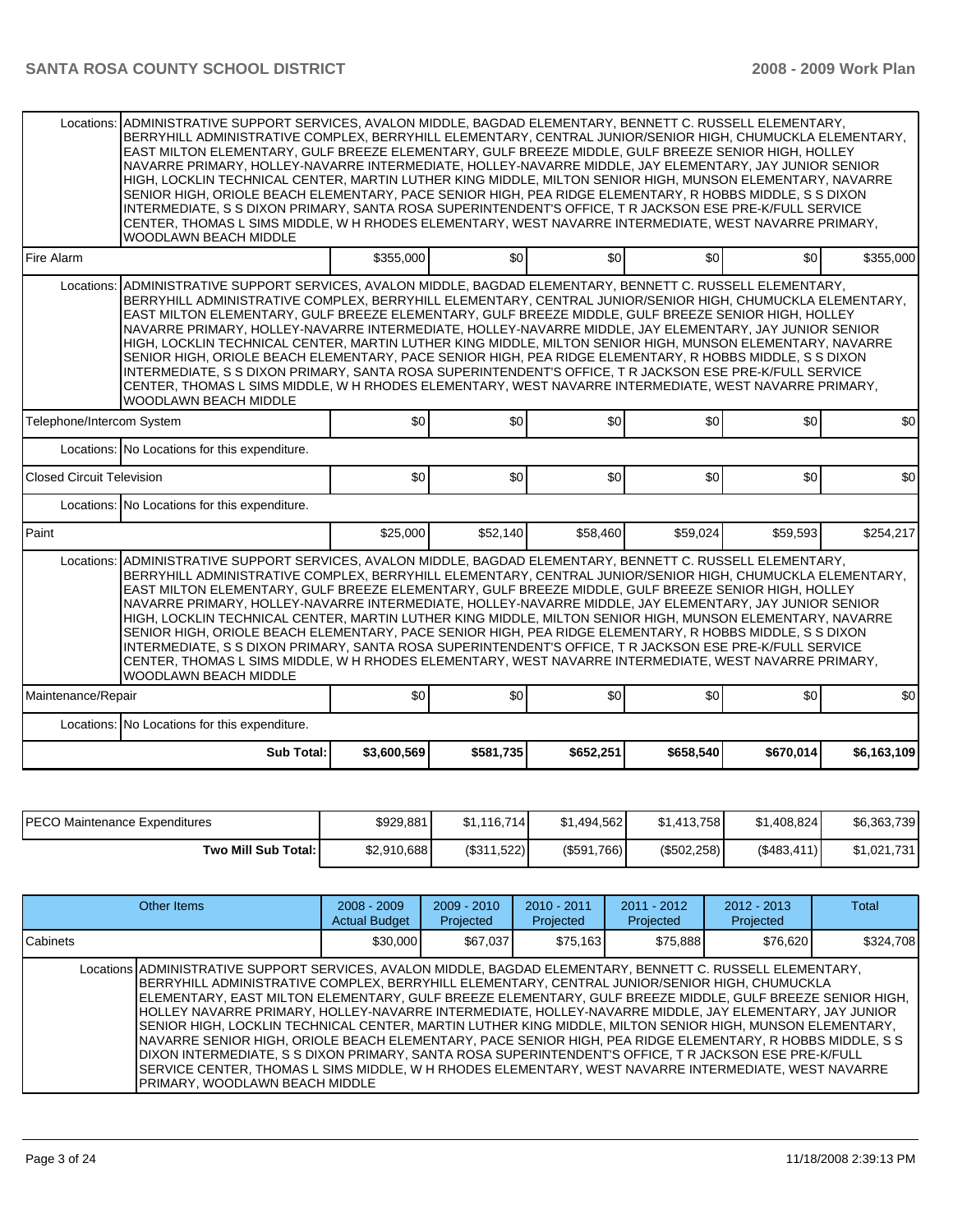| Cov'd Walks, Sidewalks, Bus Ramps                                                                                                                                                                                                                                                                                                                                                                                                                                                                                                                                                                                                                                                                                                                                                                                                                                                                              | \$50,000    | \$14,897  | \$16,703  | \$16,864  | \$17,027  | \$115,491   |
|----------------------------------------------------------------------------------------------------------------------------------------------------------------------------------------------------------------------------------------------------------------------------------------------------------------------------------------------------------------------------------------------------------------------------------------------------------------------------------------------------------------------------------------------------------------------------------------------------------------------------------------------------------------------------------------------------------------------------------------------------------------------------------------------------------------------------------------------------------------------------------------------------------------|-------------|-----------|-----------|-----------|-----------|-------------|
| Locations ADMINISTRATIVE SUPPORT SERVICES, AVALON MIDDLE, BAGDAD ELEMENTARY, BENNETT C. RUSSELL ELEMENTARY,<br>BERRYHILL ADMINISTRATIVE COMPLEX, BERRYHILL ELEMENTARY, CENTRAL JUNIOR/SENIOR HIGH, CHUMUCKLA<br>ELEMENTARY, EAST MILTON ELEMENTARY, GULF BREEZE ELEMENTARY, GULF BREEZE MIDDLE, GULF BREEZE SENIOR HIGH,<br>HOLLEY NAVARRE PRIMARY, HOLLEY-NAVARRE INTERMEDIATE, HOLLEY-NAVARRE MIDDLE, JAY ELEMENTARY, JAY JUNIOR<br>SENIOR HIGH, LOCKLIN TECHNICAL CENTER, MARTIN LUTHER KING MIDDLE, MILTON SENIOR HIGH, MUNSON ELEMENTARY,<br>NAVARRE SENIOR HIGH, ORIOLE BEACH ELEMENTARY, PACE SENIOR HIGH, PEA RIDGE ELEMENTARY, R HOBBS MIDDLE, S S<br>DIXON INTERMEDIATE, S S DIXON PRIMARY, SANTA ROSA SUPERINTENDENT'S OFFICE, T R JACKSON ESE PRE-K/FULL<br>SERVICE CENTER, THOMAS L SIMS MIDDLE, W H RHODES ELEMENTARY, WEST NAVARRE INTERMEDIATE, WEST NAVARRE<br>PRIMARY, WOODLAWN BEACH MIDDLE |             |           |           |           |           |             |
| Land Improvements (drainage, paving, etc)                                                                                                                                                                                                                                                                                                                                                                                                                                                                                                                                                                                                                                                                                                                                                                                                                                                                      | \$110,000   | \$74,486  | \$83,515  | \$84,320  | \$85,133  | \$437,454   |
| Locations ADMINISTRATIVE SUPPORT SERVICES, AVALON MIDDLE, BAGDAD ELEMENTARY, BENNETT C. RUSSELL ELEMENTARY,<br>BERRYHILL ADMINISTRATIVE COMPLEX, BERRYHILL ELEMENTARY, CENTRAL JUNIOR/SENIOR HIGH, CHUMUCKLA<br>ELEMENTARY, EAST MILTON ELEMENTARY, GULF BREEZE ELEMENTARY, GULF BREEZE MIDDLE, GULF BREEZE SENIOR HIGH,<br>HOLLEY NAVARRE PRIMARY, HOLLEY-NAVARRE INTERMEDIATE, HOLLEY-NAVARRE MIDDLE, JAY ELEMENTARY, JAY JUNIOR<br>SENIOR HIGH, LOCKLIN TECHNICAL CENTER, MARTIN LUTHER KING MIDDLE, MILTON SENIOR HIGH, MUNSON ELEMENTARY,<br>NAVARRE SENIOR HIGH, ORIOLE BEACH ELEMENTARY, PACE SENIOR HIGH, PEA RIDGE ELEMENTARY, R HOBBS MIDDLE, S S<br>DIXON INTERMEDIATE, S S DIXON PRIMARY, SANTA ROSA SUPERINTENDENT'S OFFICE, T R JACKSON ESE PRE-K/FULL<br>SERVICE CENTER, THOMAS L SIMS MIDDLE, W H RHODES ELEMENTARY, WEST NAVARRE INTERMEDIATE, WEST NAVARRE<br>PRIMARY, WOODLAWN BEACH MIDDLE |             |           |           |           |           |             |
| Misc. Maint (doors, windows, walls, fascia, etc)                                                                                                                                                                                                                                                                                                                                                                                                                                                                                                                                                                                                                                                                                                                                                                                                                                                               | \$25,000    | \$29,794  | \$33,406  | \$33,728  | \$34,053  | \$155,981   |
| Locations ADMINISTRATIVE SUPPORT SERVICES, AVALON MIDDLE, BAGDAD ELEMENTARY, BENNETT C. RUSSELL ELEMENTARY,<br>BERRYHILL ADMINISTRATIVE COMPLEX, BERRYHILL ELEMENTARY, CENTRAL JUNIOR/SENIOR HIGH, CHUMUCKLA<br>ELEMENTARY, EAST MILTON ELEMENTARY, GULF BREEZE ELEMENTARY, GULF BREEZE MIDDLE, GULF BREEZE SENIOR HIGH,<br>HOLLEY NAVARRE PRIMARY, HOLLEY-NAVARRE INTERMEDIATE, HOLLEY-NAVARRE MIDDLE, JAY ELEMENTARY, JAY JUNIOR<br>SENIOR HIGH, LOCKLIN TECHNICAL CENTER, MARTIN LUTHER KING MIDDLE, MILTON SENIOR HIGH, MUNSON ELEMENTARY,<br>NAVARRE SENIOR HIGH, ORIOLE BEACH ELEMENTARY, PACE SENIOR HIGH, PEA RIDGE ELEMENTARY, R HOBBS MIDDLE, S S<br>DIXON INTERMEDIATE, S S DIXON PRIMARY, SANTA ROSA SUPERINTENDENT'S OFFICE, T R JACKSON ESE PRE-K/FULL<br>SERVICE CENTER, THOMAS L SIMS MIDDLE, W H RHODES ELEMENTARY, WEST NAVARRE INTERMEDIATE, WEST NAVARRE<br>PRIMARY, WOODLAWN BEACH MIDDLE |             |           |           |           |           |             |
| <b>Chalkboard Replacement</b>                                                                                                                                                                                                                                                                                                                                                                                                                                                                                                                                                                                                                                                                                                                                                                                                                                                                                  | \$25,000    | \$37,243  | \$41,758  | \$42,160  | \$42,566  | \$188.727   |
| Locations ADMINISTRATIVE SUPPORT SERVICES, AVALON MIDDLE, BAGDAD ELEMENTARY, BENNETT C. RUSSELL ELEMENTARY,<br>BERRYHILL ADMINISTRATIVE COMPLEX, BERRYHILL ELEMENTARY, CENTRAL JUNIOR/SENIOR HIGH, CHUMUCKLA<br>ELEMENTARY, EAST MILTON ELEMENTARY, GULF BREEZE ELEMENTARY, GULF BREEZE MIDDLE, GULF BREEZE SENIOR HIGH,<br>HOLLEY NAVARRE PRIMARY, HOLLEY-NAVARRE INTERMEDIATE, HOLLEY-NAVARRE MIDDLE, JAY ELEMENTARY, JAY JUNIOR<br>SENIOR HIGH, LOCKLIN TECHNICAL CENTER, MARTIN LUTHER KING MIDDLE, MILTON SENIOR HIGH, MUNSON ELEMENTARY,<br>NAVARRE SENIOR HIGH, ORIOLE BEACH ELEMENTARY, PACE SENIOR HIGH, PEA RIDGE ELEMENTARY, R HOBBS MIDDLE, S S<br>DIXON INTERMEDIATE, S S DIXON PRIMARY, SANTA ROSA SUPERINTENDENT'S OFFICE, T R JACKSON ESE PRE-K/FULL<br>SERVICE CENTER, THOMAS L SIMS MIDDLE, W H RHODES ELEMENTARY, WEST NAVARRE INTERMEDIATE, WEST NAVARRE<br>PRIMARY, WOODLAWN BEACH MIDDLE |             |           |           |           |           |             |
| Total:                                                                                                                                                                                                                                                                                                                                                                                                                                                                                                                                                                                                                                                                                                                                                                                                                                                                                                         | \$3,840,569 | \$805,192 | \$902,796 | \$911,500 | \$925.413 | \$7,385,470 |

### **Local Two Mill Expenditure For Maintenance, Repair and Renovation**

Anticipated expenditures expected from local funding sources over the years covered by the current work plan.

| Item                                    | $2008 - 2009$<br><b>Actual Budget</b> | $2009 - 2010$<br>Projected | $2010 - 2011$<br>Projected | $2011 - 2012$<br>Projected | $2012 - 2013$<br>Projected | Total            |
|-----------------------------------------|---------------------------------------|----------------------------|----------------------------|----------------------------|----------------------------|------------------|
| Remaining Maint and Repair from 2 Mills | \$2,910,688                           | (\$311,522)                | (\$591,766)                | (\$502,258)                | (\$483,411)                | \$1,021,731      |
| Maintenance/Repair Salaries             | \$0                                   | \$0 <sub>1</sub>           | \$0                        | \$0                        | \$0                        | \$0 <sub>1</sub> |
| <b>School Bus Purchases</b>             | \$1,454,751                           | \$1,828,540                | \$1,828,540                | \$1,828,540                | \$1,828,540                | \$8,768,911      |
| <b>Other Vehicle Purchases</b>          | \$0                                   | \$0                        | \$0                        | \$0                        | \$0                        | \$0              |
| Capital Outlay Equipment                | \$0                                   | \$950,000                  | \$0                        | \$0                        | \$0                        | \$950,000        |
| Rent/Lease Payments                     | \$0                                   | \$0 <sub>1</sub>           | \$0                        | \$0                        | \$0                        | \$0              |
| <b>ICOP Debt Service</b>                | \$2,765,249                           | \$2,896,000                | \$2,896,000                | \$2,896,000                | \$2,896,000                | \$14,349,249     |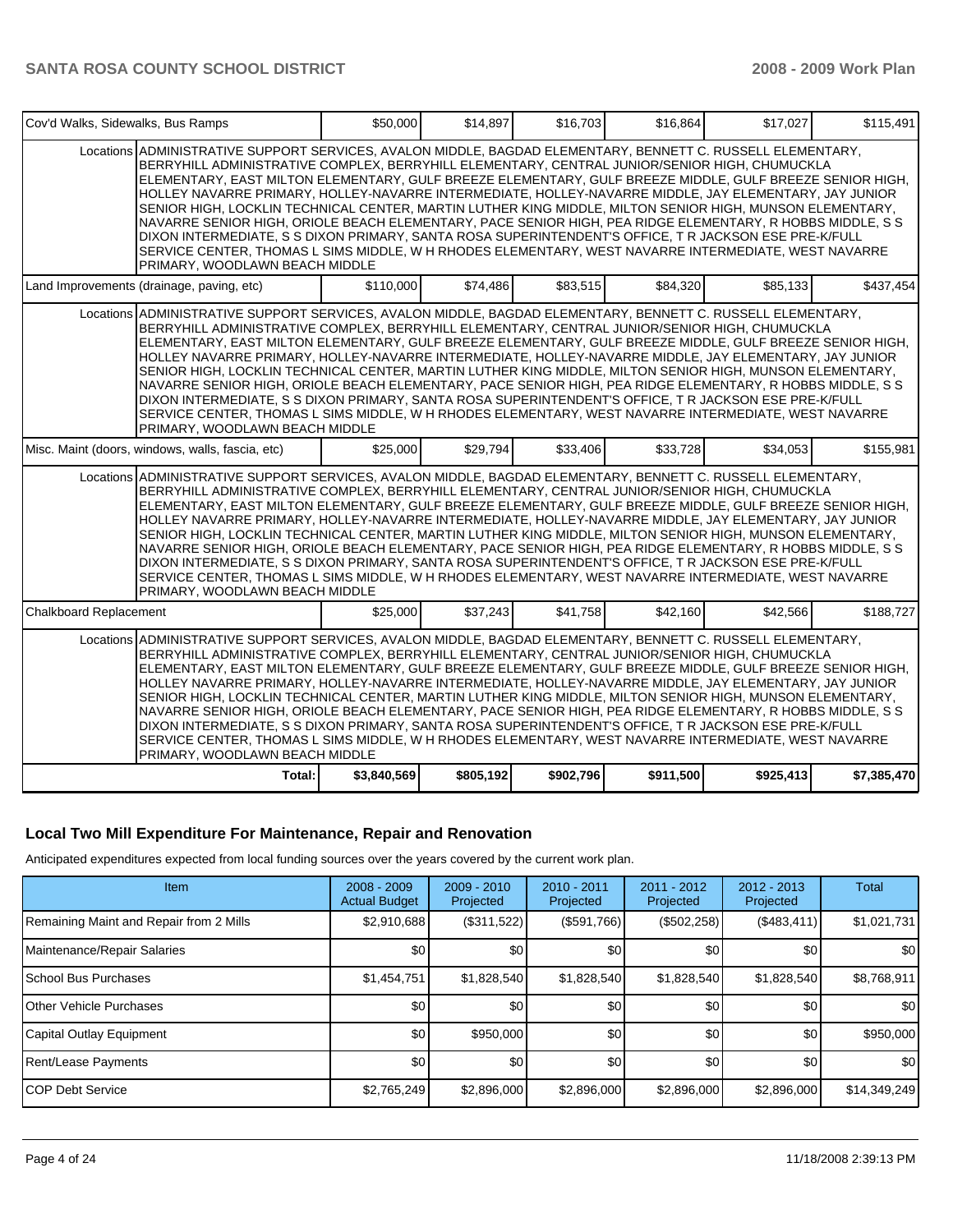| Rent/Lease Relocatables             | \$0         | \$0         | \$0         | \$0         | \$0         | \$0          |
|-------------------------------------|-------------|-------------|-------------|-------------|-------------|--------------|
| Environmental Problems              | \$0         | \$0         | \$0         | \$0         | \$0         | \$0          |
| ls.1011.14 Debt Service             | \$0         | \$0         | \$0         | \$0         | \$0         | \$0          |
| Special Facilities Account          | \$0         | \$0         | \$0         | \$0         | \$0         | \$0          |
| Avalon Middle - New Construction    | \$0         | \$0         | \$0         | \$918,000   | \$0         | \$918,000    |
| New Facility - South End Joint Use  | \$0         | \$0         | \$2,000,000 | \$2,000,000 | \$0         | \$4,000,000  |
| Pea Ridge Elem - New Construction   | \$0         | \$287,381   | \$0         | \$0         | \$0         | \$287,381    |
| Gulf Breeze Elem - New Construction | \$0         | \$948,000   | \$0         | \$0         | \$0         | \$948,000    |
| Milton High - New Construction      | \$0         | \$0         | \$715,000   | \$0         | \$0         | \$715,000    |
| M.L. King Middle - New Construction | \$0         | \$232,050   | \$0         | \$0         | \$0         | \$232,050    |
| Pace High - Fire Alarm/Sprinkler    | \$685,000   | \$0         | \$0         | \$0         | \$0         | \$685,000    |
| Milton High - Renovation            | \$250,000   | \$0         | \$0         | \$0         | \$0         | \$250,000    |
| <b>Local Expenditure Totals:</b>    | \$8,065,688 | \$6,830,449 | \$6,847,774 | \$7,140,282 | \$4,241,129 | \$33,125,322 |

# **Revenue**

### **2 Mill Revenue Source**

Schedule of Estimated Capital Outlay Revenue from each currently approved source which is estimated to be available for expenditures on the projects included in the tentative district facilities work program. All amounts are NET after considering carryover balances, interest earned, new COP's, 1011.14 and 1011.15 loans, etc. Districts cannot use 2-Mill funds for salaries except for those explicitly associated with maintenance/repair projects. (1011.71 (5), F.S.)

| Item                                                                            | Fund | $2008 - 2009$<br><b>Actual Value</b> | $2009 - 2010$<br>Projected | $2010 - 2011$<br>Projected | $2011 - 2012$<br>Projected | $2012 - 2013$<br>Projected | Total            |
|---------------------------------------------------------------------------------|------|--------------------------------------|----------------------------|----------------------------|----------------------------|----------------------------|------------------|
| (1) Non-exempt property<br>assessed valuation                                   |      | \$9,652,807,935                      | \$9,779,830,992            | \$10,474,372,158           | \$11,370,664,226           | \$12,396,348,978           | \$53,674,024,289 |
| (2) The Millege projected for<br>discretionary capital outlay per<br>ls.1011.71 |      | 1.40                                 | 1.40                       | 1.40                       | 1.40                       | 1.40                       |                  |
| (3) Full value of the 2-Mill<br>discretionary capital outlay per<br>s.1011.71   |      | \$16,047.793                         | \$16,258,969               | \$17,413,644               | \$18,903,729               | \$20,608,930               | \$89,233,065     |
| (4) Value of the portion of the 2-<br>Mills ACTUALLY levied                     | 370  | \$12,838,235                         | \$13,007,175               | \$13,930,915               | \$15,122,983               | \$16,487,144               | \$71,386,452     |
| $(5)$ Difference of lines (3) and (4)                                           |      | \$3,209,558                          | \$3,251,794                | \$3,482,729                | \$3,780,746                | \$4,121,786                | \$17,846,613     |

### **PECO Revenue Source**

The figure in the row designated "PECO Maintenance" will be subtracted from funds available for new construction because PECO maintenance dollars cannot be used for new construction.

| Item                          | Fund  | $2008 - 2009$<br><b>Actual Budget</b> | $2009 - 2010$<br>Projected | $2010 - 2011$<br>Projected | 2011 - 2012<br>Projected | $2012 - 2013$<br>Projected | Total        |
|-------------------------------|-------|---------------------------------------|----------------------------|----------------------------|--------------------------|----------------------------|--------------|
| IPECO New Construction        | 340 l | \$3,071,213                           | \$0 <sub>1</sub>           | \$692,045                  | \$2,115,692              | \$845,722                  | \$6,724,672  |
| PECO Maintenance Expenditures |       | \$929,881                             | \$1,116,714                | \$1.494.562                | \$1.413.758              | \$1,408,824                | \$6,363,739  |
|                               |       | \$4,001,094                           | \$1,116,714                | \$2,186,607                | \$3,529,450              | \$2,254,546                | \$13,088,411 |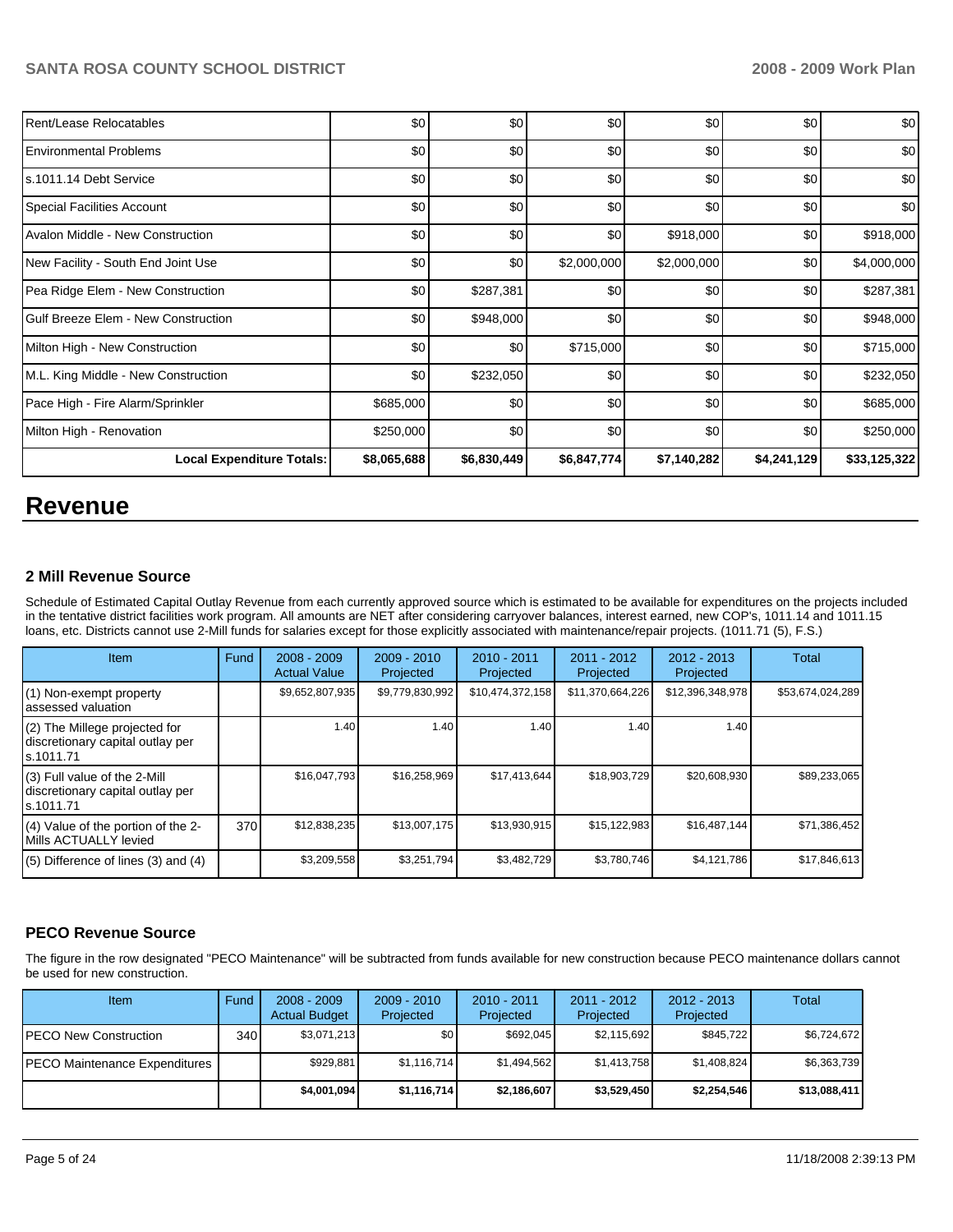# **CO & DS Revenue Source**

Revenue from Capital Outlay and Debt Service funds.

| <b>Item</b>                                       | Fund | $2008 - 2009$<br><b>Actual Budget</b> | $2009 - 2010$<br>Projected | $2010 - 2011$<br>Projected | $2011 - 2012$<br>Projected | $2012 - 2013$<br>Projected | Total     |
|---------------------------------------------------|------|---------------------------------------|----------------------------|----------------------------|----------------------------|----------------------------|-----------|
| CO & DS Cash Flow-through<br><b>I</b> Distributed | 360  | \$125.149                             | \$125.149                  | \$125.149                  | \$125.149                  | \$125.149                  | \$625.745 |
| ICO & DS Interest on<br>Undistributed CO          | 360  | \$58.028                              | \$58.028                   | \$58.028                   | \$58.028                   | \$58.028                   | \$290,140 |
|                                                   |      | \$183,177                             | \$183.177                  | \$183.177                  | \$183.177                  | \$183,177                  | \$915,885 |

### **Fair Share Revenue Source**

All legally binding commitments for proportionate fair-share mitigation for impacts on public school facilities must be included in the 5-year district work program.

| Item                                                                                                                              | $2008 - 2009$<br><b>Actual Budget</b> | $2009 - 2010$<br>Projected | $2010 - 2011$<br>Projected | $2011 - 2012$<br>Projected | $2012 - 2013$<br>Projected | Total |
|-----------------------------------------------------------------------------------------------------------------------------------|---------------------------------------|----------------------------|----------------------------|----------------------------|----------------------------|-------|
| Numerous proportionate fair-share<br>I mitigation opportunities at time of<br>development order, but none are legally<br>binding. | \$0                                   | \$0                        | \$0                        | \$0                        | \$1                        | \$1   |
|                                                                                                                                   | \$0                                   | \$0                        | \$0                        | \$0                        | \$1                        |       |

### **Sales Surtax Referendum**

Specific information about any referendum for a 1-cent or ½-cent surtax referendum during the previous year.

**Did the school district hold a surtax referendum during the past fiscal year 2007 - 2008?** No

# **Additional Revenue Source**

Any additional revenue sources

| <b>Item</b>                                                                                            | $2008 - 2009$<br><b>Actual Value</b> | $2009 - 2010$<br>Projected | 2010 - 2011<br>Projected | 2011 - 2012<br>Projected | $2012 - 2013$<br>Projected | <b>Total</b> |
|--------------------------------------------------------------------------------------------------------|--------------------------------------|----------------------------|--------------------------|--------------------------|----------------------------|--------------|
| Proceeds from a s.1011.14/15 F.S. Loans                                                                | \$0                                  | \$0                        | \$0                      | \$0                      | \$0                        | \$0          |
| District Bonds - Voted local bond<br>referendum proceeds per s.9, Art VII<br><b>State Constitution</b> | \$0                                  | \$0                        | \$0                      | \$0                      | \$0                        | \$0          |
| Proceeds from Special Act Bonds                                                                        | \$0                                  | \$0                        | \$0                      | \$0                      | \$0                        | \$0          |
| Estimated Revenue from CO & DS Bond<br>Sale                                                            | \$250,000                            | \$250,000                  | \$250,000                | \$250,000                | \$250,000                  | \$1,250,000  |
| <b>Proceeds from Voted Capital</b><br>Improvements millage                                             | \$0                                  | \$0                        | \$0                      | \$0                      | \$0                        | \$0          |
| Other Revenue for Other Capital Projects                                                               | \$0                                  | \$0                        | \$0                      | \$0                      | \$0                        | \$0          |
| Proceeds from 1/2 cent sales surtax<br>authorized by school board                                      | \$6,615,000                          | \$6,945,750                | \$7,293,038              | \$7,657,689              | \$8,040,573                | \$36,552,050 |
| Proceeds from local governmental<br>Infrastructure sales surtax                                        | \$0                                  | \$0                        | \$0                      | \$0                      | \$0                        | \$0          |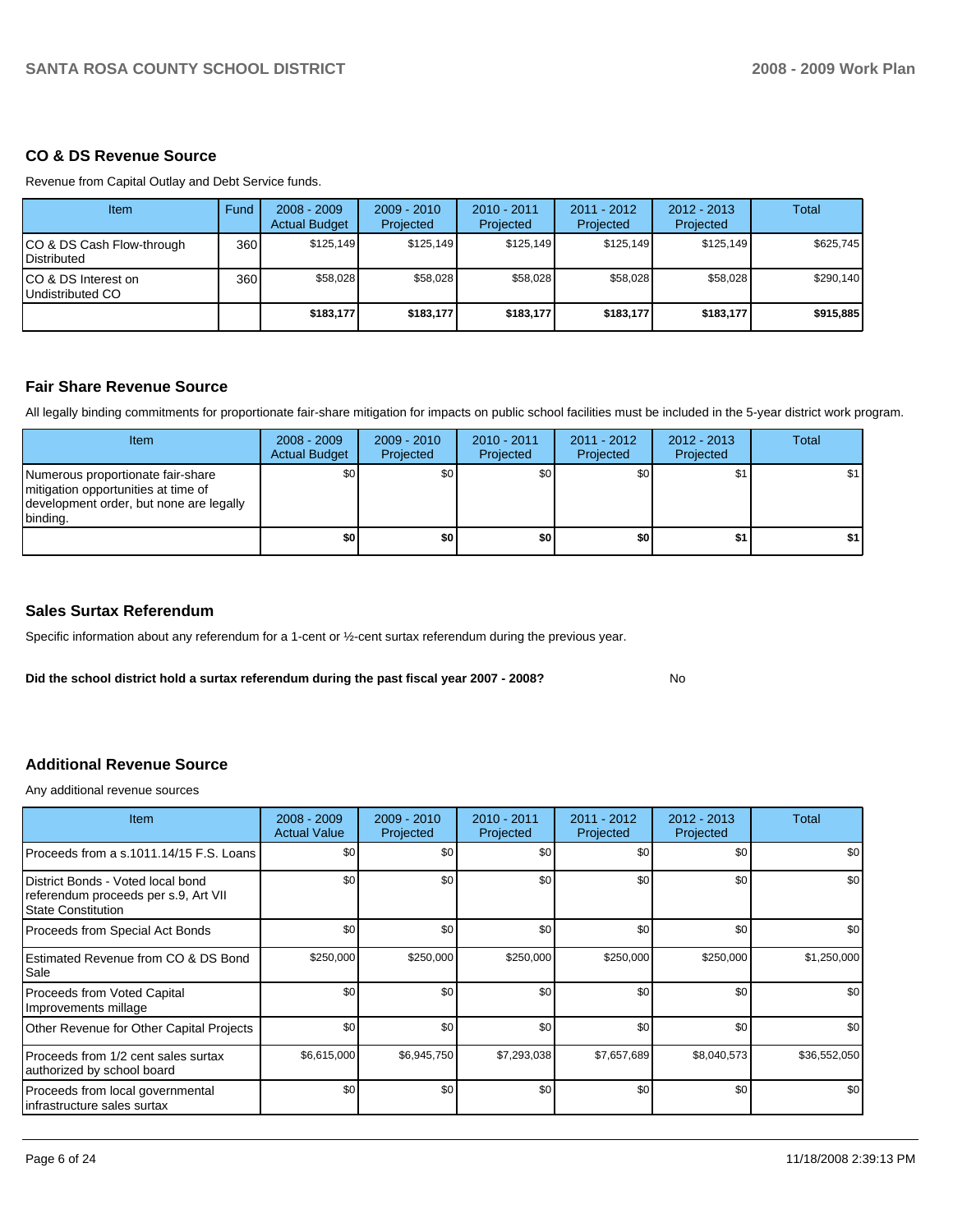| Proceeds from Certificates of<br>Participation (COP's) Sale                         | \$15,000,000  | \$0          | \$0           | \$0          | \$0         | \$15,000,000   |
|-------------------------------------------------------------------------------------|---------------|--------------|---------------|--------------|-------------|----------------|
| Classrooms First Bond proceeds amount<br>authorized in FY 1997-98                   | \$0           | \$0          | \$0           | \$0          | \$0         | \$0            |
| <b>Classrooms for Kids</b>                                                          | \$0           | \$0          | \$0           | \$0          | \$0         | \$0            |
| <b>District Equity Recognition</b>                                                  | \$0           | \$0          | \$0           | \$0          | \$0         | \$0            |
| <b>Federal Grants</b>                                                               | \$0           | \$0          | \$0           | \$0          | \$0         | \$0            |
| Proportionate share mitigation (actual<br>cash revenue only, not in kind donations) | \$0           | \$0          | \$0           | \$0          | \$0         | \$0            |
| Impact fees received                                                                | \$0           | \$0          | \$0           | \$0          | \$0         | \$0            |
| Private donations                                                                   | \$0           | \$0          | \$0           | \$0          | \$0         | \$0            |
| Grants from local governments or not-for-<br>profit organizations                   | \$0           | \$0          | \$0           | \$0          | \$0         | \$0            |
| Interest, Including Profit On Investment                                            | \$0           | \$0          | \$0           | \$0          | \$0         | \$0            |
| Revenue from Bonds pledging proceeds<br>from 1 cent or 1/2 cent Sales Surtax        | \$0           | \$0          | \$0           | \$0          | \$0         | \$0            |
| <b>Fund Balance Carried Forward</b>                                                 | \$14,000,000  | \$8,934,997  | \$102,090     | \$1,635,284  | \$117,312   | \$24,789,683   |
| Obligated Fund Balance Carried Forward                                              | (\$8,934,997) | (\$102,090)  | (\$1,635,284) | (\$117,312)  | \$0         | (\$10,789,683) |
| <b>Special Facilities Account</b>                                                   | \$0           | \$0          | \$0           | \$0          | \$0         | \$0            |
| One Cent - 1/2 Cent Sales Surtax Debt<br>Service                                    | \$0           | \$0          | \$0           | \$0          | \$0         | \$0            |
| COPS - BRE Carryfwd                                                                 | \$1,495,834   | \$0          | \$0           | \$0          | \$0         | \$1,495,834    |
| Local Capital Improvements (Fd 390)                                                 | \$400,000     | \$400,000    | \$400,000     | \$400,000    | \$400,000   | \$2,000,000    |
| PECO - Est Interest Earned                                                          | \$60,000      | \$60,000     | \$60,000      | \$60,000     | \$60,000    | \$300,000      |
| 2-Mill Discretionary Capital Outlay Est<br><b>Interest Earned</b>                   | \$185,657     | \$191,227    | \$196,964     | \$202,873    | \$202,959   | \$979,680      |
| 1/2 Cent Sales Surtax Interest Earned                                               | \$200,000     | \$200,000    | \$200,000     | \$200,000    | \$200,000   | \$1,000,000    |
| Other - Interest Earned                                                             | \$30,000      | \$30,000     | \$30,000      | \$30,000     | \$30,000    | \$150,000      |
| <b>Subtotal</b>                                                                     | \$29,301,494  | \$16,909,884 | \$6,896,808   | \$10,318,534 | \$9,300,844 | \$72,727,564   |

# **Total Revenue Summary**

| <b>Item Name</b>                                        | $2008 - 2009$<br><b>Budget</b> | $2009 - 2010$<br>Projected | $2010 - 2011$<br>Projected | $2011 - 2012$<br>Projected | $2012 - 2013$<br>Projected | <b>Five Year Total</b> |
|---------------------------------------------------------|--------------------------------|----------------------------|----------------------------|----------------------------|----------------------------|------------------------|
| Local Two Mill Discretionary Capital<br>Outlay Revenue  | \$12,838,235                   | \$13,007,175               | \$13,930,915               | \$15,122,983               | \$16,487,144               | \$71,386,452           |
| IPECO and 2 Mill Maint and Other 2 Mill<br>Expenditures | (\$8,065,688)                  | (\$6,830,449)              | (\$6,847,774)              | (\$7,140,282)              | (\$4,241,129)              | (\$33, 125, 322)       |
| IPECO Maintenance Revenue                               | \$929,881                      | \$1,116,714                | \$1,494,562                | \$1,413,758                | \$1,408,824                | \$6,363,739            |
| <b>Available 2 Mill for New Construction</b>            | \$4,772,547                    | \$6,176,726                | \$7,083,141                | \$7,982,701                | \$12,246,015               | \$38,261,130           |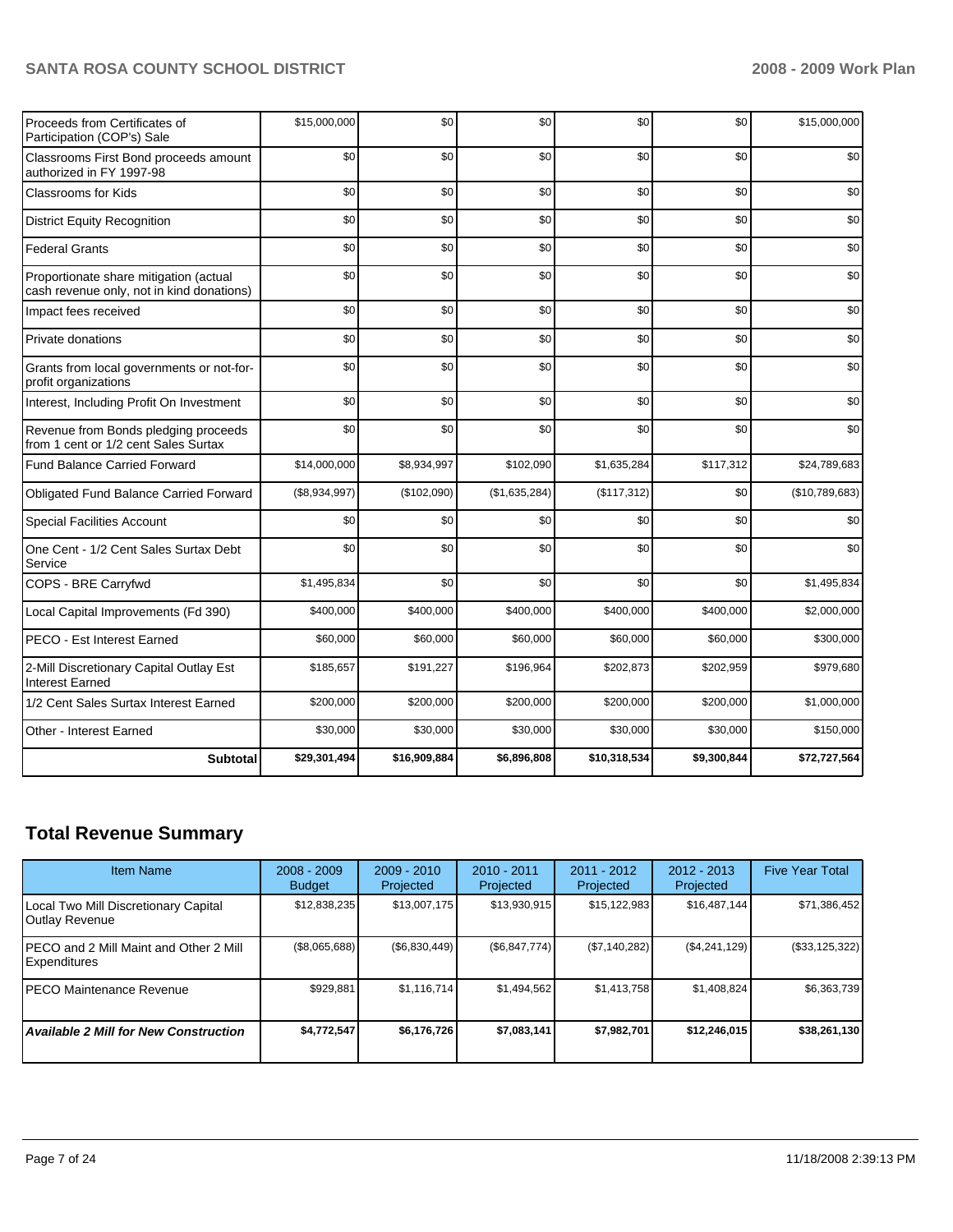| <b>Item Name</b>                     | $2008 - 2009$<br><b>Budget</b> | $2009 - 2010$<br>Projected | $2010 - 2011$<br>Projected | 2011 - 2012<br>Projected | $2012 - 2013$<br>Projected | <b>Five Year Total</b> |
|--------------------------------------|--------------------------------|----------------------------|----------------------------|--------------------------|----------------------------|------------------------|
| CO & DS Revenue                      | \$183,177                      | \$183,177                  | \$183.177                  | \$183,177                | \$183,177                  | \$915,885              |
| <b>PECO New Construction Revenue</b> | \$3,071,213                    | \$0                        | \$692.045                  | \$2,115,692              | \$845.722                  | \$6,724,672            |
| Other/Additional Revenue             | \$29,301,494                   | \$16,909,884               | \$6,896,808                | \$10,318,534             | \$9,300,845                | \$72,727,565           |
| <b>Total Additional Revenuel</b>     | \$32,555,884                   | \$17,093,061               | \$7,772,030                | \$12,617,403             | \$10,329,744               | \$80,368,122           |
| <b>Total Available Revenue</b>       | \$37,328,431                   | \$23,269,787               | \$14,855,171               | \$20,600,104             | \$22,575,759               | \$118,629,252          |

# **Project Schedules**

# **Capacity Project Schedules**

A schedule of capital outlay projects necessary to ensure the availability of satisfactory classrooms for the projected student enrollment in K-12 programs.

| <b>Project Description</b>      | Location                                       |                          | 2008 - 2009 | 2009 - 2010    | 2010 - 2011  | 2011 - 2012 | 2012 - 2013 | <b>Total</b>    | Funded |
|---------------------------------|------------------------------------------------|--------------------------|-------------|----------------|--------------|-------------|-------------|-----------------|--------|
| <b>New Construction</b>         | <b>BERRYHILL</b><br><b>ELEMENTARY</b>          | Planned<br>Cost:         | \$0         | \$581,000      | \$0          | \$0         | \$0         | \$581,000 Yes   |        |
|                                 |                                                | <b>Student Stations:</b> | $\mathbf 0$ | 20             | $\mathbf 0$  | $\mathbf 0$ | 0           | 20              |        |
|                                 |                                                | <b>Total Classrooms:</b> | $\mathbf 0$ | $\overline{2}$ | $\mathbf 0$  | 0           | $\Omega$    | 2               |        |
|                                 |                                                | Gross Sq Ft:             | $\pmb{0}$   | 3,730          | $\pmb{0}$    | $\mathbf 0$ | 0           | 3,730           |        |
| New Construction;<br>Renovation | <b>MARTIN LUTHER</b><br><b>KING MIDDLE</b>     | Planned<br>Cost:         | \$0         | \$706,950      | \$0          | \$0         | \$0         | \$706,950 Yes   |        |
|                                 |                                                | <b>Student Stations:</b> | $\pmb{0}$   | 30             | $\mathbf 0$  | $\Omega$    | $\Omega$    | 30              |        |
|                                 |                                                | <b>Total Classrooms:</b> | $\pmb{0}$   | 3              | $\mathbf 0$  | 0           | 0           | 3               |        |
|                                 |                                                | Gross Sq Ft:             | 0           | 4,414          | $\mathbf 0$  | $\Omega$    | 0           | 4,414           |        |
| <b>New Construction</b>         | CENTRAL<br><b>JUNIOR/SENIOR</b><br><b>HIGH</b> | Planned<br>Cost:         | \$0         | \$0            | \$292,000    | \$0         | \$0         | \$292,000 Yes   |        |
|                                 |                                                | <b>Student Stations:</b> | $\mathbf 0$ | $\mathbf 0$    | 25           | $\mathbf 0$ | $\Omega$    | 25              |        |
|                                 |                                                | Total Classrooms:        | $\pmb{0}$   | $\Omega$       | $\mathbf{1}$ | 0           | 0           |                 |        |
|                                 |                                                | Gross Sq Ft:             | 0           | 0              | 1,525        | $\mathbf 0$ | 0           | 1,525           |        |
| <b>New Construction</b>         | CHUMUCKLA<br><b>ELEMENTARY</b>                 | Planned<br>Cost:         | \$0         | \$1,135,000    | \$0          | \$0         | \$0         | \$1,135,000 Yes |        |
|                                 |                                                | <b>Student Stations:</b> | $\mathbf 0$ | 61             | $\pmb{0}$    | $\mathbf 0$ | $\Omega$    | 61              |        |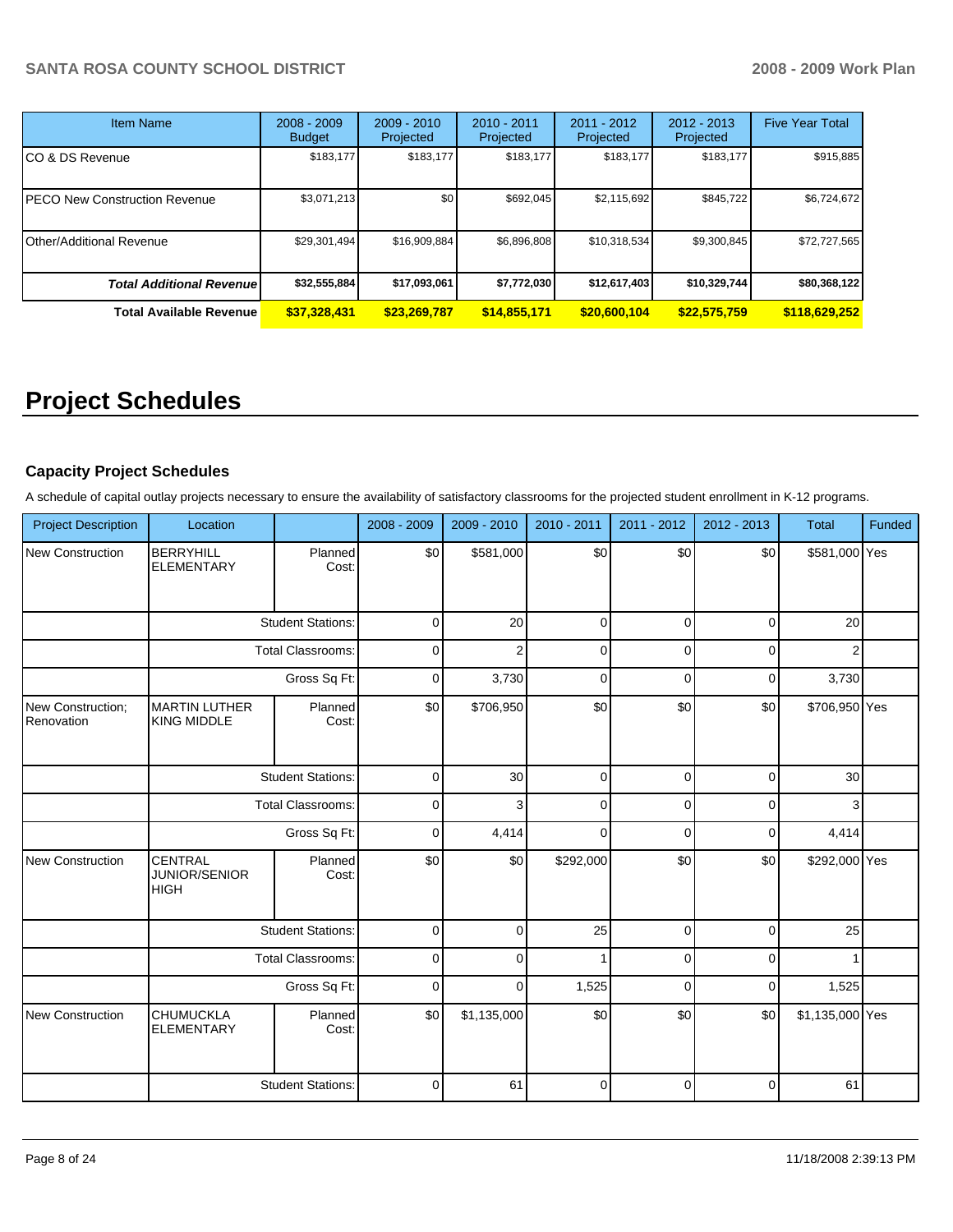|                         |                                          | <b>Total Classrooms:</b> | 0           | 4              | 0              | 0           | 0           | 4               |  |
|-------------------------|------------------------------------------|--------------------------|-------------|----------------|----------------|-------------|-------------|-----------------|--|
|                         |                                          | Gross Sq Ft:             | 0           | 6,039          | 0              | 0           | 0           | 6,039           |  |
| New Construction        | S S DIXON<br><b>INTERMEDIATE</b>         | Planned<br>Cost:         | \$0         | \$806,000      | \$0            | \$0         | \$0         | \$806,000 Yes   |  |
|                         |                                          | <b>Student Stations:</b> | 0           | 64             | 0              | 0           | 0           | 64              |  |
|                         |                                          | Total Classrooms:        | 0           | 4              | 0              | 0           | 0           | 4               |  |
|                         |                                          | Gross Sq Ft:             | 0           | 5,296          | $\mathbf 0$    | $\mathbf 0$ | 0           | 5,296           |  |
| <b>New Construction</b> | <b>GULF BREEZE</b><br><b>MIDDLE</b>      | Planned<br>Cost:         | \$2,000,000 | \$0            | \$944,000      | \$0         | \$0         | \$2,944,000 Yes |  |
|                         |                                          | <b>Student Stations:</b> | 176         | 0              | 44             | $\mathbf 0$ | $\mathbf 0$ | 220             |  |
|                         |                                          | Total Classrooms:        | 8           | 0              | $\overline{2}$ | 0           | 0           | 10              |  |
|                         |                                          | Gross Sq Ft:             | 12,200      | 0              | 5,808          | 0           | 0           | 18,008          |  |
| New Construction        | <b>GULF BREEZE</b><br><b>SENIOR HIGH</b> | Planned<br>Cost:         | \$0         | \$0            | \$0            | \$0         | \$3,900,000 | \$3,900,000 Yes |  |
|                         |                                          | <b>Student Stations:</b> | 0           | 0              | 0              | 0           | 250         | 250             |  |
|                         |                                          | Total Classrooms:        |             | $\mathbf 0$    | 0              | 0           | 10          | 10              |  |
|                         |                                          | Gross Sq Ft:             | 0           | 0              | 0              | 0           | 16,300      | 16,300          |  |
| <b>New Construction</b> | R HOBBS MIDDLE                           | Planned<br>Cost:         | \$0         | \$506,160      | \$0            | \$0         | \$0         | \$506,160 Yes   |  |
|                         |                                          | <b>Student Stations:</b> | 0           | 44             | 0              | 0           | 0           | 44              |  |
|                         |                                          | Total Classrooms:        | 0           | $\overline{2}$ | 0              | 0           | 0           | 2               |  |
|                         |                                          | Gross Sq Ft:             | 0           | 2,400          | $\mathbf 0$    | 0           | 0           | 2,400           |  |
| New Construction        | HOLLEY-NAVARRE<br><b>INTERMEDIATE</b>    | Planned<br>Cost:         | \$1,325,000 | \$0            | \$886,763      | \$0         | \$0         | \$2,211,763 Yes |  |
|                         |                                          | <b>Student Stations:</b> | 132         | 0              | 110            | $\pmb{0}$   | $\mathbf 0$ | 242             |  |
|                         |                                          | Total Classrooms:        | 6           | 0              | 5              | 0           | 0           | 11              |  |
|                         |                                          | Gross Sq Ft:             | 7,464       | 0              | 5,390          | 0           | 0           | 12,854          |  |
| <b>New Construction</b> | HOLLEY-NAVARRE<br><b>MIDDLE</b>          | Planned<br>Cost:         | \$0         | \$955,225      | \$0            | \$562,000   | \$0         | \$1,517,225 Yes |  |
|                         |                                          | <b>Student Stations:</b> | 0           | 62             | 0              | 66          | 0           | 128             |  |
|                         |                                          | Total Classrooms:        | 0           | 5              | 0              | 3           | 0           | 8               |  |
|                         |                                          | Gross Sq Ft:             | 0           | 6,220          | 0              | 3,478       | 0           | 9,698           |  |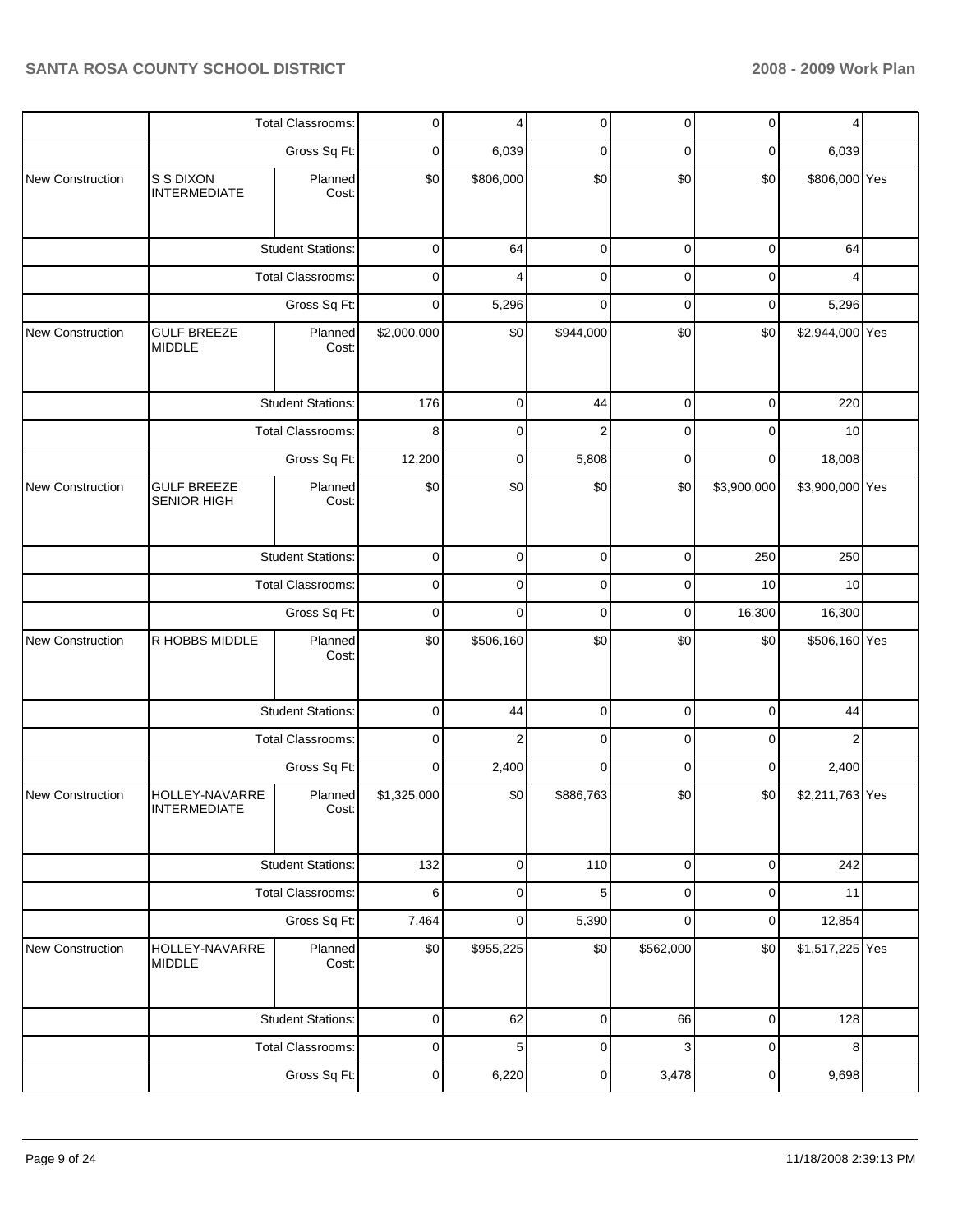| New Construction | <b>HOLLEY NAVARRE</b><br><b>PRIMARY</b>           | Planned<br>Cost:         | \$0         | \$0         | \$882,000   | \$0          | \$0         | \$882,000 Yes   |  |
|------------------|---------------------------------------------------|--------------------------|-------------|-------------|-------------|--------------|-------------|-----------------|--|
|                  |                                                   | <b>Student Stations:</b> | $\mathbf 0$ | $\mathbf 0$ | 90          | $\mathbf 0$  | $\mathbf 0$ | 90              |  |
|                  |                                                   | Total Classrooms:        |             | 0           | 5           | $\pmb{0}$    | $\mathbf 0$ | 5               |  |
|                  |                                                   |                          | $\mathbf 0$ | 0           | 5,660       | $\mathbf 0$  | $\mathbf 0$ | 5,660           |  |
| New Construction | <b>JAY ELEMENTARY</b>                             | Planned<br>Cost:         | \$0         | \$0         | \$0         | \$2,245,340  | \$0         | \$2,245,340 Yes |  |
|                  |                                                   | <b>Student Stations:</b> | $\pmb{0}$   | 0           | $\pmb{0}$   | 262          | $\pmb{0}$   | 262             |  |
|                  |                                                   | Total Classrooms:        | $\pmb{0}$   | 0           | 0           | 13           | $\mathbf 0$ | 13              |  |
|                  |                                                   | Gross Sq Ft:             | $\mathbf 0$ | 0           | 0           | 14,288       | $\mathbf 0$ | 14,288          |  |
| New Construction | LOCKLIN<br><b>TECHNICAL</b><br><b>CENTER</b>      | Planned<br>Cost:         | \$0         | \$1,419,000 | \$0         | \$0          | \$0         | \$1,419,000 Yes |  |
|                  |                                                   | <b>Student Stations:</b> | $\mathbf 0$ | 250         | $\pmb{0}$   | $\pmb{0}$    | $\mathbf 0$ | 250             |  |
|                  |                                                   | Total Classrooms:        | $\mathbf 0$ | 10          | $\pmb{0}$   | $\pmb{0}$    | $\mathbf 0$ | 10              |  |
|                  |                                                   | Gross Sq Ft:             | $\mathbf 0$ | 9,000       | $\mathbf 0$ | $\mathbf 0$  | $\mathbf 0$ | 9,000           |  |
| New Construction | PEA RIDGE<br><b>ELEMENTARY</b>                    | Planned<br>Cost:         | \$2,100,000 | \$0         | \$707,600   | \$0          | \$0         | \$2,807,600 Yes |  |
|                  |                                                   | <b>Student Stations:</b> | 216         | 0           | 88          | $\pmb{0}$    | $\pmb{0}$   | 304             |  |
|                  |                                                   | Total Classrooms:        | 12          | 0           | 4           | $\mathbf 0$  | $\mathbf 0$ | 16              |  |
|                  |                                                   | Gross Sq Ft:             | 12,960      | 0           | 4,320       | $\pmb{0}$    | $\mathbf 0$ | 17,280          |  |
| New Construction | BENNETT C.<br><b>RUSSELL</b><br><b>ELEMENTARY</b> | Planned<br>Cost:         | \$0         | \$0         | \$1,343,000 | \$0          | \$0         | \$1,343,000 Yes |  |
|                  |                                                   | <b>Student Stations:</b> | 0           | $\Omega$    | 160         | $\Omega$     | $\Omega$    | 160             |  |
|                  |                                                   | Total Classrooms:        | 0           | 0           | 8           | $\pmb{0}$    | $\pmb{0}$   | 8               |  |
|                  |                                                   | Gross Sq Ft:             | $\mathbf 0$ | 0           | 8,624       | $\pmb{0}$    | $\pmb{0}$   | 8,624           |  |
| New Construction | THOMAS L SIMS<br><b>MIDDLE</b>                    | Planned<br>Cost:         | \$0         | \$1,075,000 | \$0         | \$212,863    | \$0         | \$1,287,863 Yes |  |
|                  |                                                   | <b>Student Stations:</b> | $\mathsf 0$ | 74          | $\mathsf 0$ | 12           | $\mathbf 0$ | 86              |  |
|                  |                                                   | Total Classrooms:        | $\pmb{0}$   | 4           | $\pmb{0}$   | $\mathbf{1}$ | $\pmb{0}$   | 5               |  |
|                  |                                                   | Gross Sq Ft:             | $\pmb{0}$   | 7,095       | $\pmb{0}$   | 1,310        | $\pmb{0}$   | 8,405           |  |
| New Construction | WEST NAVARRE<br><b>INTERMEDIATE</b>               | Planned<br>Cost:         | \$0         | \$897,304   | \$0         | \$0          | $\$0$       | \$897,304 Yes   |  |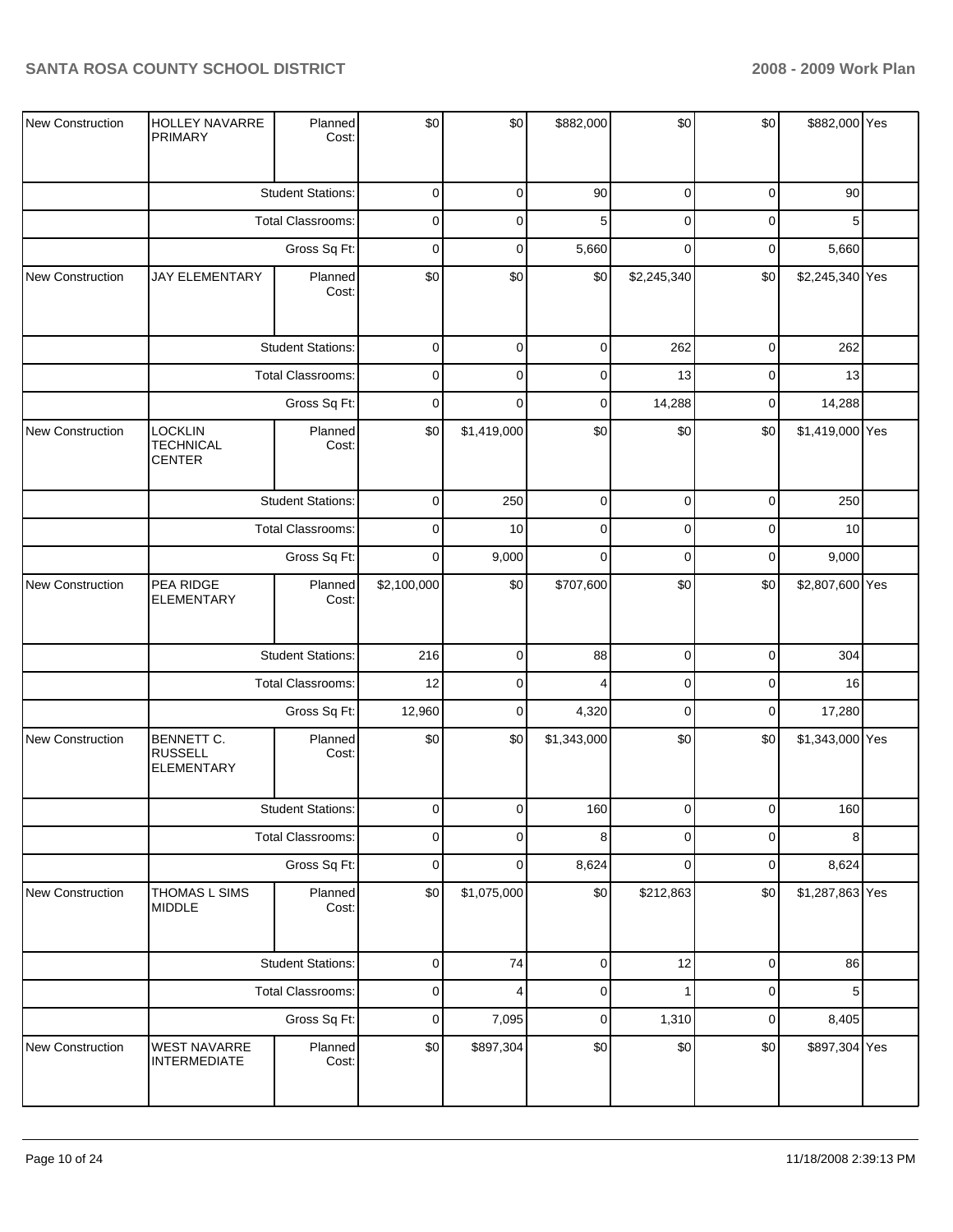|                  |                                         | <b>Student Stations:</b> |                | 83          | 0           | $\mathbf 0$ | $\pmb{0}$   | 83              |  |
|------------------|-----------------------------------------|--------------------------|----------------|-------------|-------------|-------------|-------------|-----------------|--|
|                  |                                         | <b>Total Classrooms:</b> | 0              | 5           | 0           | 0           | 0           | 5               |  |
|                  |                                         | Gross Sq Ft:             | 0              | 5,797       | $\mathbf 0$ | 0           | 0           | 5,797           |  |
| New Construction | <b>WEST NAVARRE</b><br><b>PRIMARY</b>   | Planned<br>Cost:         | \$0            | \$0         | \$852,050   | \$0         | \$0         | \$852,050 Yes   |  |
|                  |                                         | <b>Student Stations:</b> | $\mathbf 0$    | 0           | 98          | $\pmb{0}$   | $\mathbf 0$ | 98              |  |
|                  |                                         | <b>Total Classrooms:</b> | 0              | 0           | 5           | 0           | $\mathbf 0$ | 5               |  |
|                  |                                         | Gross Sq Ft:             | 0              | 0           | 5,560       | $\mathbf 0$ | $\mathbf 0$ | 5,560           |  |
| New Construction | <b>WOODLAWN</b><br><b>BEACH MIDDLE</b>  | Planned<br>Cost:         | \$3,245,500    | \$0         | \$768,601   | \$0         | \$0         | \$4,014,101 Yes |  |
|                  |                                         | <b>Student Stations:</b> | 286            | 0           | 47          | 0           | $\mathbf 0$ | 333             |  |
|                  |                                         | Total Classrooms:        | 13             | 0           | 4           | 0           | 0           | 17              |  |
|                  |                                         | Gross Sq Ft:             | 21,583         | 0           | 4,999       | 0           | 0           | 26,582          |  |
| Renovation       | <b>EAST MILTON</b><br><b>ELEMENTARY</b> | Planned<br>Cost:         | \$300,000      | \$0         | \$0         | \$0         | \$0         | \$300,000 Yes   |  |
|                  |                                         | <b>Student Stations:</b> | 36             | 0           | $\mathsf 0$ | $\pmb{0}$   | $\pmb{0}$   | 36              |  |
|                  |                                         | Total Classrooms:        | $\overline{2}$ | 0           | 0           | 0           | $\mathbf 0$ | $\overline{2}$  |  |
|                  |                                         | Gross Sq Ft:             | 2,318          | 0           | $\mathbf 0$ | 0           | 0           | 2,318           |  |
| New Construction | <b>JAY JUNIOR</b><br><b>SENIOR HIGH</b> | Planned<br>Cost:         | \$1,613,700    | \$0         | \$0         | \$0         | \$0         | \$1,613,700 Yes |  |
|                  |                                         | <b>Student Stations:</b> | 150            | 0           | 0           | 0           | $\mathbf 0$ | 150             |  |
|                  |                                         | <b>Total Classrooms:</b> | 6              | 0           | 0           | 0           | 0           | 6               |  |
|                  |                                         | Gross Sq Ft:             | 9,780          | 0           | 0           | 0           | 0           | 9,780           |  |
| New Construction | <b>NAVARRE SENIOR</b><br>HIGH           | Planned<br>Cost:         | \$3,400,000    | \$0         | \$0         | \$0         | \$0         | \$3,400,000 Yes |  |
|                  |                                         | <b>Student Stations:</b> | 350            | 0           | $\pmb{0}$   | $\mathbf 0$ | $\pmb{0}$   | 350             |  |
|                  |                                         | Total Classrooms:        | 14             | $\mathbf 0$ | $\mathbf 0$ | $\mathsf 0$ | $\pmb{0}$   | 14              |  |
|                  |                                         | Gross Sq Ft:             | 22,820         | 0           | $\pmb{0}$   | $\mathbf 0$ | $\pmb{0}$   | 22,820          |  |
| New Construction | W H RHODES<br><b>ELEMENTARY</b>         | Planned<br>Cost:         | \$895,000      | $\$0$       | \$0         | \$0         | \$0         | \$895,000 Yes   |  |
|                  |                                         | <b>Student Stations:</b> | $72\,$         | 0           | 0           | 0           | $\mathbf 0$ | $72\,$          |  |
|                  |                                         | <b>Total Classrooms:</b> | 4              | 0           | 0           | 0           | 0           | 4               |  |
|                  |                                         | Gross Sq Ft:             | 5,040          | 0           | 0           | $\pmb{0}$   | 0           | 5,040           |  |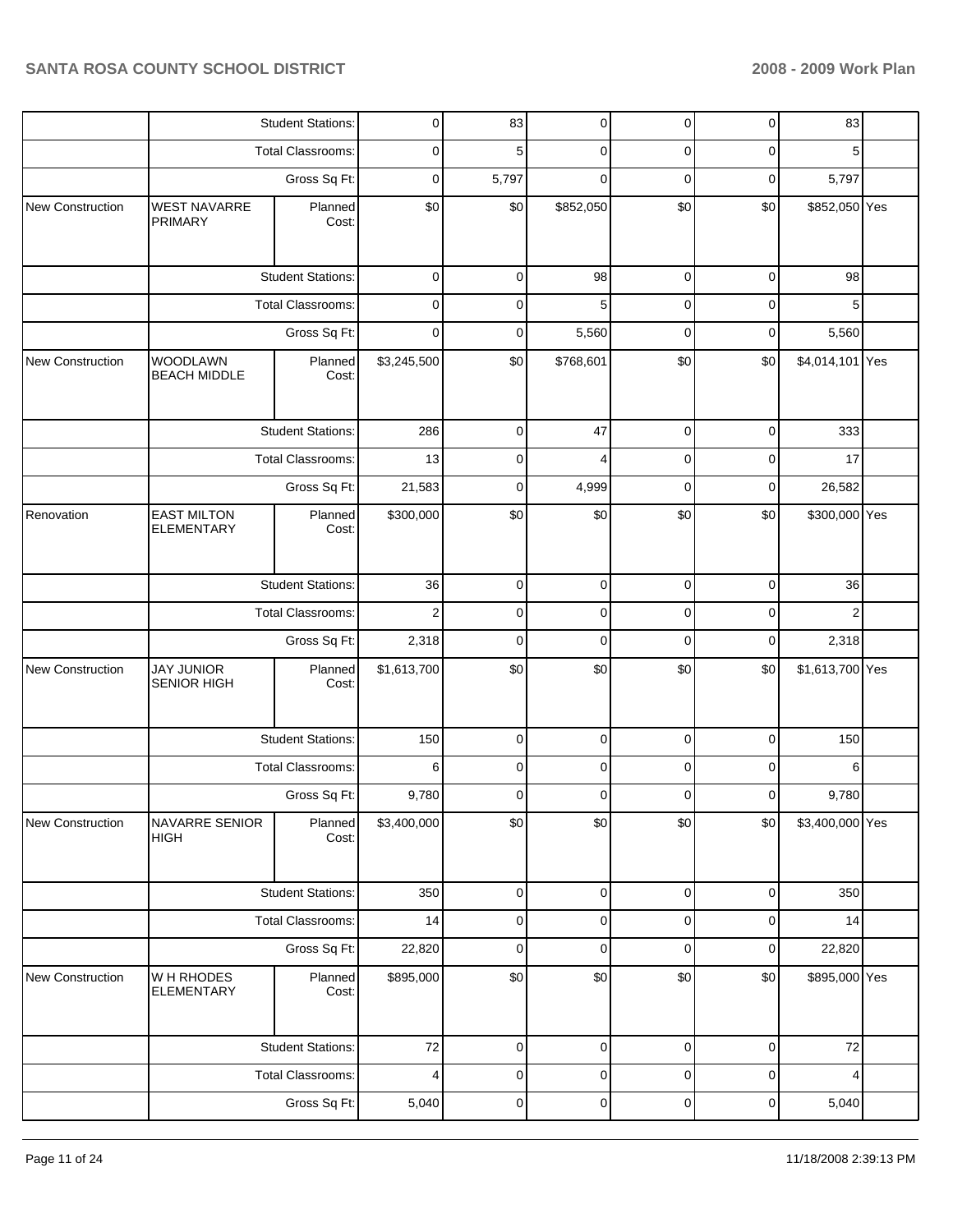| Renovation | <b>PACE SENIOR HIGHI</b> | Planned<br>Cost:         | \$300,000 | \$0 | \$0 | \$0 | \$0 | \$300,000 Yes |  |
|------------|--------------------------|--------------------------|-----------|-----|-----|-----|-----|---------------|--|
|            |                          | <b>Student Stations:</b> | 50        |     |     |     | U   | 50            |  |
|            |                          | Total Classrooms:        |           |     |     |     | U   |               |  |
|            |                          | Gross Sq Ft:             | 3,260     |     |     |     | 0   | 3,260         |  |

| Planned Cost:   \$15,179,200 |        | \$8,081,639 | \$6,676,014 | \$3,020,203     | \$3,900,000 | \$36,857,056 |
|------------------------------|--------|-------------|-------------|-----------------|-------------|--------------|
| <b>Student Stations:</b>     | 1.468  | 688         | 662         | 340             | 250         | 3,408        |
| <b>Total Classrooms:</b>     | 67     | 39          | 34          | 17 <sub>1</sub> | 10 I        | 167          |
| Gross Sq Ft:                 | 97,425 | 49,991      | 41,886      | 19,076          | 16,300      | 224,678      |

# **Other Project Schedules**

Major renovations, remodeling, and additions of capital outlay projects that do not add capacity to schools.

| <b>Project Description</b>                                       | Location                                                    | 2008 - 2009<br><b>Actual Budget</b> | 2009 - 2010<br>Projected | 2010 - 2011<br>Projected | 2011 - 2012<br>Projected | $2012 - 2013$<br>Projected | <b>Total</b>    | <b>Funded</b>      |
|------------------------------------------------------------------|-------------------------------------------------------------|-------------------------------------|--------------------------|--------------------------|--------------------------|----------------------------|-----------------|--------------------|
| <b>New Construction</b>                                          | <b>CENTRAL</b><br><b>JUNIOR/SENIOR HIGH</b>                 | \$0                                 | \$335,000                | \$0                      | \$0                      | \$2,886,000                | \$3,221,000 Yes |                    |
| DISTRICT WIDE - Furniture &<br>equipment for new additions       | Location not specified                                      | \$1,000,000                         | \$0                      | \$0                      | \$0                      | \$0                        | \$1,000,000 Yes |                    |
| New Construction. Renovation.<br>Drainage                        | <b>EAST MILTON</b><br><b>ELEMENTARY</b>                     | \$2,000,000                         | \$0                      | \$1,818,000              | \$0                      | \$0                        | \$3,818,000 Yes |                    |
| New Construction, Drainage,<br>Remodel Bldg 8                    | <b>GULF BREEZE</b><br><b>ELEMENTARY</b>                     | \$0                                 | \$285,000                | \$0                      | \$762,000                | \$0                        | \$1,047,000 Yes |                    |
| <b>New Construction</b>                                          | <b>GULF BREEZE SENIOR</b><br><b>HIGH</b>                    | \$800,000                           | \$1,917,000              | \$0                      | \$0                      | \$285,000                  | \$3,002,000 Yes |                    |
| New Construction; Expansion                                      | NAVARRE SENIOR HIGH                                         | \$0                                 | \$0                      | \$0                      | \$485,000                | \$0                        | \$485,000 Yes   |                    |
| Fuel Tank Replacement;<br><b>Property Acquisition</b>            | <b>ADMINISTRATIVE</b><br><b>SUPPORT SERVICES</b>            | \$0                                 | \$150,000                | \$0                      | \$0                      | \$0                        | \$150,000 Yes   |                    |
| <b>DISTRICT WIDE - Hurricane</b><br>Shortfall                    | Location not specified                                      | \$0                                 | \$0                      | \$0                      | \$0                      | \$0                        |                 | \$0 <sup>Yes</sup> |
| <b>New Construction</b>                                          | <b>BERRYHILL</b><br><b>ADMINISTRATIVE</b><br><b>COMPLEX</b> | \$0                                 | \$0                      | \$0                      | \$0                      | \$1,100,000                | \$1,100,000 Yes |                    |
| <b>New Construction</b>                                          | <b>BERRYHILL</b><br><b>ELEMENTARY</b>                       | \$0                                 | \$75,000                 | \$0                      | \$0                      | \$0                        | \$75,000 Yes    |                    |
| <b>New Construction</b>                                          | <b>BERRYHILL</b><br><b>ELEMENTARY</b>                       | \$0                                 | \$0                      | \$0                      | \$516,000                | \$0                        | \$516,000 Yes   |                    |
| Property Acquisition &<br>Expansion                              | <b>SANTA ROSA</b><br>SUPERINTENDENT'S<br><b>OFFICE</b>      | \$0                                 | \$0                      | \$0                      | \$0                      | \$2,400,000                | \$2,400,000 Yes |                    |
| Raze older buildings/Expansion                                   | <b>CENTRAL</b><br><b>JUNIOR/SENIOR HIGH</b>                 | \$0                                 | \$0                      | \$0                      | \$1,080,000              | \$0                        | \$1,080,000 Yes |                    |
| Property Acquisition;<br>Demolition, Reconstruction,<br>Drainage | <b>CHUMUCKLA</b><br><b>ELEMENTARY</b>                       | \$0                                 | \$50,000                 | \$2,479,000              | \$0                      | \$0                        | \$2,529,000 Yes |                    |
| Relocate Drive; Drainage;<br>Renovation Bldg 1 & 2               | <b>GULF BREEZE MIDDLE</b>                                   | \$400,000                           | \$0                      | \$0                      | \$2,790,000              | \$0                        | \$3,190,000 Yes |                    |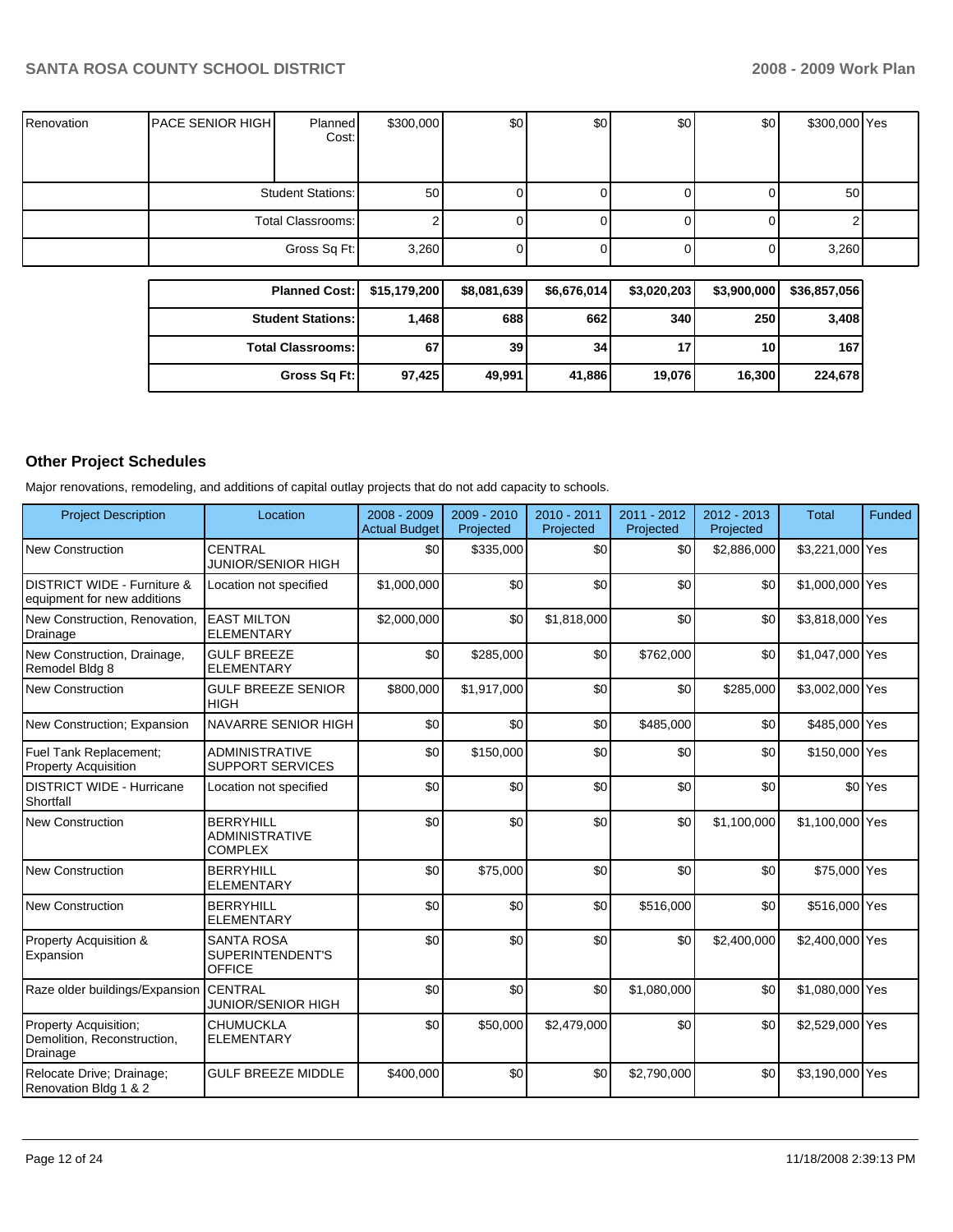| <b>DISTRICT WIDE - Possible</b><br>continuation of portables lease      | Location not specified                                         | \$1,212,931  | \$1,087,921 | \$962,911   | \$837,901   | \$712,891   | \$4,814,555 Yes  |  |
|-------------------------------------------------------------------------|----------------------------------------------------------------|--------------|-------------|-------------|-------------|-------------|------------------|--|
| New Construction; Remodel<br>Bldg 1; Renovate Bldg 2 & PE<br>Area       | <b>GULF BREEZE SENIOR</b><br><b>HIGH</b>                       | \$0          | \$0         | \$0         | \$0         | \$5,220,000 | \$5,220,000 No   |  |
| New Construction; Drainage;<br>Paving, Renovation                       | R HOBBS MIDDLE                                                 | \$225,000    | \$580,000   | \$0         | \$2,748,000 | \$0         | \$3,553,000 Yes  |  |
| <b>New Construction</b>                                                 | HOLLEY-NAVARRE<br>INTERMEDIATE                                 | \$400,000    | \$0         | \$540,237   | \$0         | \$0         | \$940,237 Yes    |  |
| <b>New Construction</b>                                                 | HOLLEY-NAVARRE<br><b>MIDDLE</b>                                | \$0          | \$981,775   | \$0         | \$0         | \$0         | \$981,775 Yes    |  |
| <b>Expand Food Services</b>                                             | HOLLEY-NAVARRE<br>MIDDLE                                       | \$0          | \$0         | \$0         | \$0         | \$1,117,000 | \$1,117,000 Yes  |  |
| <b>New Construction</b>                                                 | <b>HOLLEY NAVARRE</b><br><b>PRIMARY</b>                        | \$0          | \$0         | \$165,000   | \$0         | \$0         | \$165,000 Yes    |  |
| New Construction; Drainage;<br>Renovation                               | T R JACKSON ESE PRE-<br><b>K/FULL SERVICE</b><br><b>CENTER</b> | \$0          | \$0         | \$0         | \$0         | \$2,897,000 | \$2,897,000 Yes  |  |
| Razing; New Construction;<br>Drainage                                   | <b>JAY ELEMENTARY</b>                                          | \$0          | \$0         | \$1,189,660 | \$0         | \$350,000   | \$1,539,660 Yes  |  |
| Replace Building 1 (Structural<br>Damage)                               | <b>JAY JUNIOR SENIOR</b><br><b>HIGH</b>                        | \$13,386,300 | \$0         | \$0         | \$0         | \$0         | \$13,386,300 Yes |  |
| <b>New Construction</b>                                                 | <b>JAY JUNIOR SENIOR</b><br><b>HIGH</b>                        | \$0          | \$2,847,000 | \$0         | \$335,000   | \$0         | \$3,182,000 Yes  |  |
| Paving                                                                  | MARTIN LUTHER KING<br>MIDDLE                                   | \$0          | \$165,000   | \$0         | \$0         | \$0         | \$165,000 Yes    |  |
| Renovate Bldg 1 & 2                                                     | <b>MARTIN LUTHER KING</b><br><b>MIDDLE</b>                     | \$0          | \$0         | \$0         | \$4,234,000 | \$0         | \$4,234,000 Yes  |  |
| New Construction; Renovation                                            | LOCKLIN TECHNICAL<br><b>CENTER</b>                             | \$0          | \$75,000    | \$0         | \$295,000   | \$0         | \$370,000 Yes    |  |
| Renovation                                                              | LOCKLIN TECHNICAL<br><b>CENTER</b>                             | \$0          | \$0         | \$0         | \$0         | \$1,660,000 | \$1,660,000 Yes  |  |
| Irrigation                                                              | <b>MILTON SENIOR HIGH</b>                                      | \$0          | \$0         | \$10,000    | \$0         | \$0         | \$10,000 Yes     |  |
| Remodeling; Drainage                                                    | MILTON SENIOR HIGH                                             | \$275,000    | \$0         | \$0         | \$3,000,000 | \$0         | \$3,275,000 Yes  |  |
| <b>New Construction</b>                                                 | <b>MUNSON ELEMENTARY</b>                                       | \$0          | \$0         | \$0         | \$247,000   | \$0         | \$247,000 Yes    |  |
| <b>New Construction</b>                                                 | <b>NAVARRE SENIOR HIGH</b>                                     | \$0          | \$0         | \$0         | \$0         | \$1,329,000 | \$1,329,000 Yes  |  |
| Drainage                                                                | ORIOLE BEACH<br><b>ELEMENTARY</b>                              | \$0          | \$400,000   | \$0         | \$0         | \$0         | \$400,000 Yes    |  |
| New Construction; Grounds                                               | PACE SENIOR HIGH                                               | \$2,450,000  | \$0         | \$285,000   | \$0         | \$713,855   | \$3,448,855 Yes  |  |
| Renovation; Remodeling;<br>Drainage                                     | PACE SENIOR HIGH                                               | \$0          | \$0         | \$0         | \$0         | \$2,390,613 | \$2,390,613 Yes  |  |
| New Construction; Drainage                                              | PEA RIDGE<br><b>ELEMENTARY</b>                                 | \$0          | \$1,191,619 | \$0         | \$0         | \$0         | \$1,191,619 Yes  |  |
| New Construction                                                        | PEA RIDGE<br><b>ELEMENTARY</b>                                 | \$0          | \$0         | \$0         | \$0         | \$470,400   | \$470,400 Yes    |  |
| New Construction; Drainage                                              | W H RHODES<br><b>ELEMENTARY</b>                                | \$0          | \$481,000   | \$0         | \$250,000   | \$0         | \$731,000 Yes    |  |
| Remodel Bldgs                                                           | W H RHODES<br><b>ELEMENTARY</b>                                | \$0          | \$0         | \$0         | \$0         | \$5,946,000 | \$5,946,000 No   |  |
| New Construction                                                        | THOMAS L SIMS<br><b>MIDDLE</b>                                 | \$0          | \$535,137   | \$0         | \$0         | \$0         | \$535,137 Yes    |  |
| SOUTH END BUS SHOP -<br>Property Acquisition;<br>Demolition; Relocation | Location not specified                                         | \$0          | \$3,700,000 | \$0         | \$0         | \$0         | \$3,700,000 Yes  |  |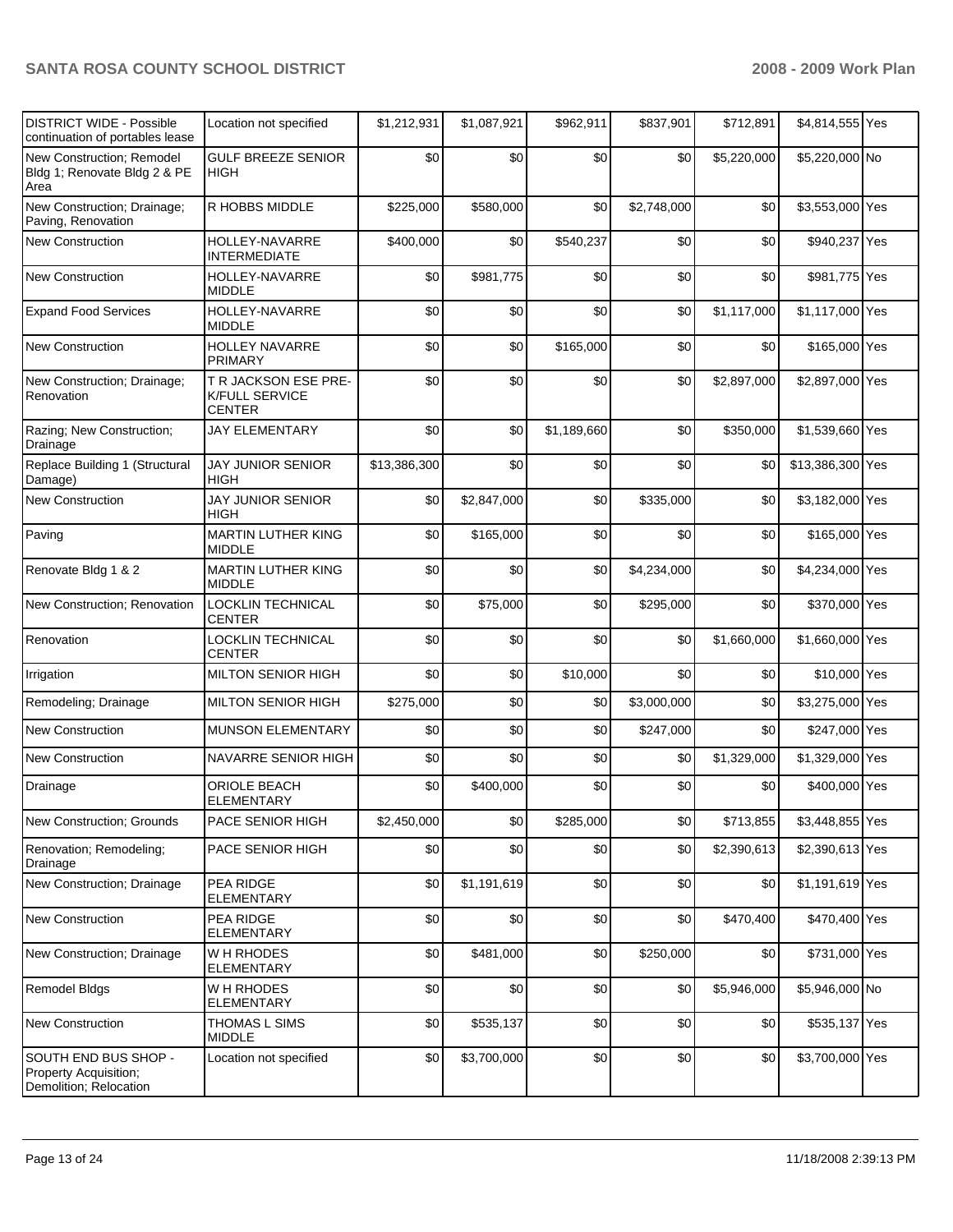| New Construction; Drainage                                 | <b>WEST NAVARRE</b><br>INTERMEDIATE                         | \$0          | \$331,696        | \$0         | \$0          | \$364,000    | \$695,696 Yes |  |
|------------------------------------------------------------|-------------------------------------------------------------|--------------|------------------|-------------|--------------|--------------|---------------|--|
| New Construction                                           | <b>WEST NAVARRE</b><br><b>PRIMARY</b>                       | \$0          | \$0              | \$277,950   | \$0          | \$0          | \$277,950 Yes |  |
| New Construction                                           | WOODLAWN BEACH<br><b>MIDDLE</b>                             | \$0          | \$0              | \$331,399   | \$0          | \$0          | \$331,399 Yes |  |
| Remodeling; Expansion                                      | <b>BERRYHILL</b><br><b>ADMINISTRATIVE</b><br><b>COMPLEX</b> | \$0          | \$0 <sub>1</sub> | \$120,000   | \$0          | \$0          | \$120,000 Yes |  |
| Unfunded Portion of<br>Renovation; Remodeling;<br>Drainage | <b>PACE SENIOR HIGH</b>                                     | \$0          | \$0              | \$0         | \$0          | \$167,532    | \$167,532 No  |  |
|                                                            |                                                             | \$22,149,231 | \$15,188,148     | \$8,179,157 | \$17,579,901 | \$30,009,291 | \$93,105,728  |  |

### **Additional Project Schedules**

Any projects that are not identified in the last approved educational plant survey.

Nothing reported for this section.

### **Non Funded Growth Management Project Schedules**

Schedule indicating which projects, due to planned development, that CANNOT be funded from current revenues projected over the next five years.

Nothing reported for this section.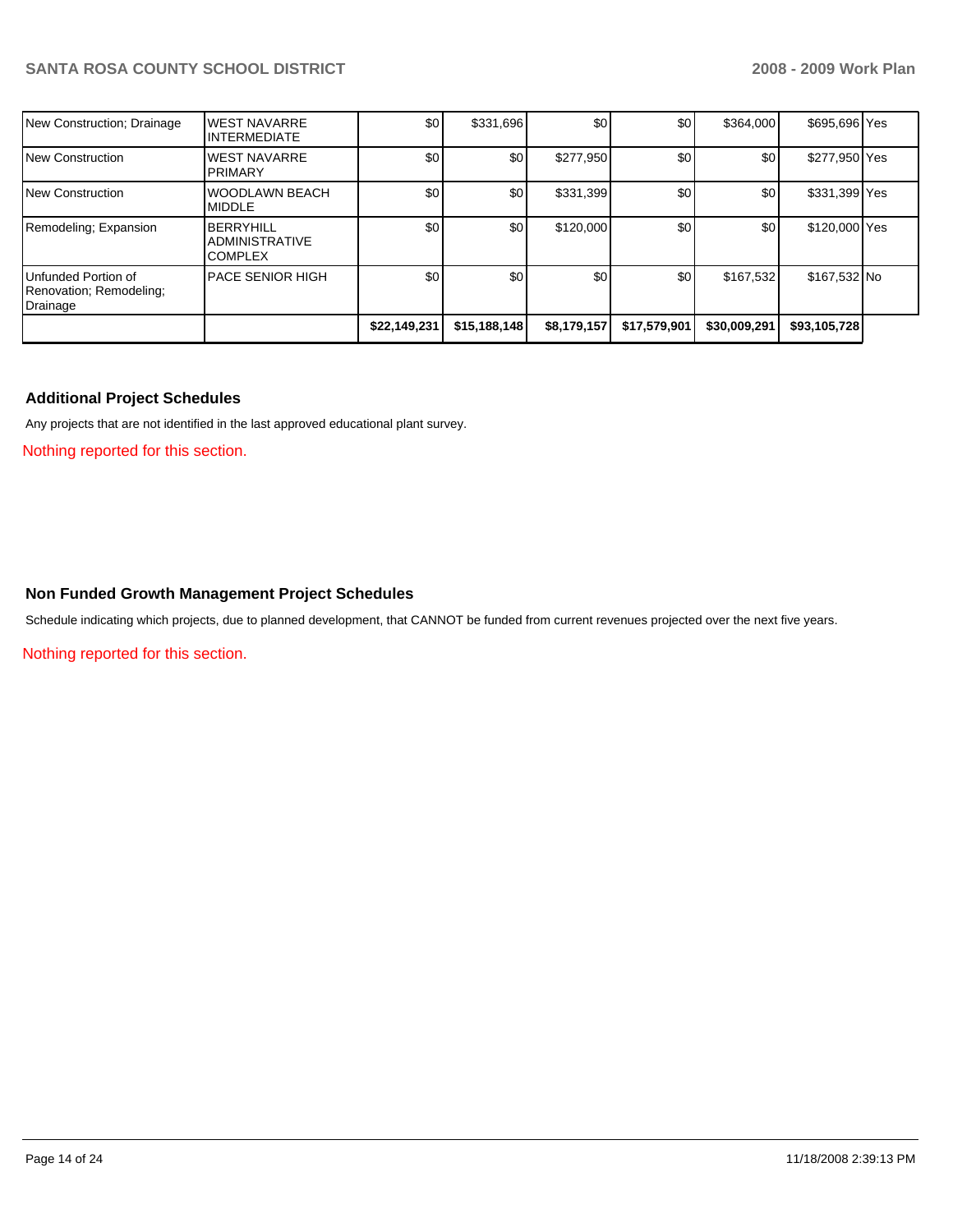# **Tracking**

# **Capacity Tracking**

| Location                                             | $2008 -$<br>2009 Satis.<br>Stu. Sta. | Actual<br>$2008 -$<br><b>2009 FISH</b><br>Capacity | Actual<br>$2007 -$<br>2008<br><b>COFTE</b> | # Class<br>Rooms | Actual<br>Average<br>$2008 -$<br>2009 Class<br><b>Size</b> | Actual<br>$2008 -$<br>2009<br><b>Utilization</b> | <b>New</b><br>Stu.<br>Capacity | <b>New</b><br>Rooms to<br>be<br>Added/Re<br>moved | Projected<br>$2012 -$<br>2013<br><b>COFTE</b> | Projected<br>$2012 -$<br>2013<br><b>Utilization</b> | Projected<br>$2012 -$<br>2013 Class<br><b>Size</b> |
|------------------------------------------------------|--------------------------------------|----------------------------------------------------|--------------------------------------------|------------------|------------------------------------------------------------|--------------------------------------------------|--------------------------------|---------------------------------------------------|-----------------------------------------------|-----------------------------------------------------|----------------------------------------------------|
| <b>CENTRAL</b><br>JUNIOR/SENIOR HIGH                 | 596                                  | 536                                                | 277                                        | 24               | 12                                                         | 52.00 %                                          | 25                             | 1                                                 | 292                                           | 52.00 %                                             | 12                                                 |
| <b>BERRYHILL</b><br><b>ELEMENTARY</b>                | 1,001                                | 1,001                                              | 872                                        | 54               | 16                                                         | 87.00 %                                          | 20                             | $\overline{2}$                                    | 919                                           | 90.00 %                                             | 16                                                 |
| <b>BAGDAD ELEMENTARY</b>                             | 619                                  | 619                                                | 361                                        | 33               | 11                                                         | 58.00 %                                          | $\Omega$                       | 0                                                 | 380                                           | 61.00%                                              | 12                                                 |
| <b>CHUMUCKLA</b><br><b>ELEMENTARY</b>                | 344                                  | 344                                                | 257                                        | 20               | 13                                                         | 75.00 %                                          | 61                             | $\overline{4}$                                    | 270                                           | 67.00 %                                             | 11                                                 |
| <b>EAST MILTON</b><br><b>ELEMENTARY</b>              | 1,050                                | 1,050                                              | 786                                        | 54               | 15                                                         | 75.00 %                                          | 36                             | $\overline{2}$                                    | 828                                           | 76.00 %                                             | 15                                                 |
| <b>GULF BREEZE</b><br><b>ELEMENTARY</b>              | 858                                  | 858                                                | 723                                        | 44               | 16                                                         | 84.00 %                                          | $\Omega$                       | $\mathbf 0$                                       | 762                                           | 89.00 %                                             | 17                                                 |
| <b>WEST NAVARRE</b><br>INTERMEDIATE                  | 1,063                                | 1,063                                              | 887                                        | 51               | 17                                                         | 83.00 %                                          | 83                             | 5                                                 | 934                                           | 82.00 %                                             | 17                                                 |
| <b>AVALON MIDDLE</b>                                 | 893                                  | 804                                                | 752                                        | 39               | 19                                                         | 94.00 %                                          | $\Omega$                       | $\Omega$                                          | 792                                           | 99.00 %                                             | 20                                                 |
| WOODLAWN BEACH<br><b>MIDDLE</b>                      | 1,396                                | 1,256                                              | 937                                        | 64               | 15                                                         | 75.00 %                                          | 333                            | 17                                                | 986                                           | 62.00 %                                             | 12                                                 |
| <b>HOLLEY NAVARRE</b><br><b>PRIMARY</b>              | 758                                  | 758                                                | 740                                        | 43               | 17                                                         | 98.00 %                                          | 90                             | 5                                                 | 779                                           | 92.00 %                                             | 16                                                 |
| BENNETT C. RUSSELL<br><b>ELEMENTARY</b>              | 871                                  | $\Omega$                                           | 695                                        | 53               | 13                                                         | 0.00%                                            | 160                            | 8                                                 | 732                                           | 458.00 %                                            | 12                                                 |
| <b>BERRYHILL</b><br>ADMINISTRATIVE<br><b>COMPLEX</b> | 47                                   | 47                                                 | 8                                          | 4                | $\overline{2}$                                             | 17.00 %                                          | $\Omega$                       | $\Omega$                                          | 9                                             | 19.00 %                                             | $\overline{2}$                                     |
| THOMAS L SIMS<br><b>MIDDLE</b>                       | 1,117                                | 1,005                                              | 870                                        | 49               | 18                                                         | 87.00 %                                          | 86                             | 5                                                 | 916                                           | 84.00 %                                             | 17                                                 |
| S S DIXON<br><b>INTERMEDIATE</b>                     | 920                                  | 920                                                | 750                                        | 43               | 17                                                         | 81.00 %                                          | 64                             | 4                                                 | 789                                           | 80.00 %                                             | 17                                                 |
| <b>WEST NAVARRE</b><br>PRIMARY                       | 892                                  | 892                                                | 795                                        | 50               | 16                                                         | 89.00 %                                          | 98                             | 5                                                 | 837                                           | 85.00 %                                             | 15                                                 |
| NAVARRE SENIOR HIGH                                  | 2,197                                | 2,087                                              | 1,817                                      | 88               | 21                                                         | 87.00 %                                          | 350                            | 14                                                | 1,914                                         | 79.00 %                                             | 19                                                 |
| HOLLEY-NAVARRE<br><b>INTERMEDIATE</b>                | 839                                  | 839                                                | 718                                        | 39               | 18                                                         | 86.00 %                                          | 242                            | 11                                                | 756                                           | 70.00 %                                             | 15                                                 |
| <b>HOLLEY-NAVARRE</b><br><b>MIDDLE</b>               | 884                                  | 796                                                | 723                                        | 40               | 18                                                         | 91.00 %                                          | 128                            | 8                                                 | 761                                           | 82.00 %                                             | 16                                                 |
| <b>PEA RIDGE</b><br><b>ELEMENTARY</b>                | 1,032                                | 1,032                                              | 853                                        | 55               | 16                                                         | 83.00 %                                          | 304                            | 16                                                | 898                                           | 67.00 %                                             | 13                                                 |
| ORIOLE BEACH<br><b>ELEMENTARY</b>                    | 846                                  | 846                                                | 798                                        | 46               | 17                                                         | 94.00 %                                          | 0                              | $\mathbf 0$                                       | 840                                           | 99.00 %                                             | 18                                                 |
| LOCKLIN TECHNICAL<br><b>CENTER</b>                   | 420                                  | 504                                                | 300                                        | 22               | 14                                                         | 60.00 %                                          | 250                            | 10                                                | 316                                           | 42.00 %                                             | 10                                                 |
| <b>MUNSON ELEMENTARY</b>                             | 192                                  | 192                                                | 121                                        | 10               | 12 <sub>l</sub>                                            | 63.00 %                                          | $\mathbf 0$                    | 0                                                 | 127                                           | 66.00 %                                             | 13                                                 |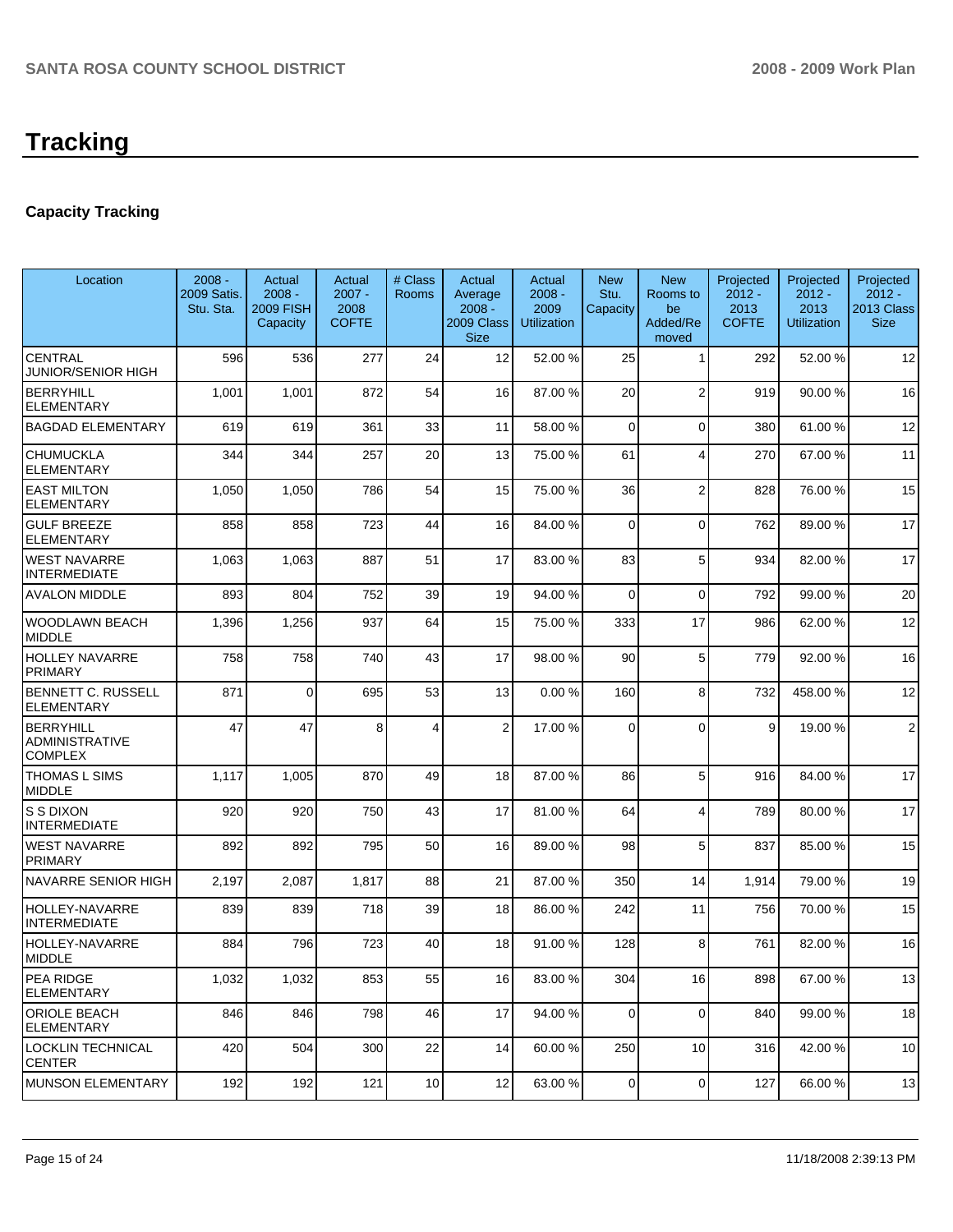|                                                                  | 31,683 | 29,662 | 24,695 | 1,510 | 16             | 83.26 % | 3,378    | 164      | 26,005 | 78.71 % | 16 |
|------------------------------------------------------------------|--------|--------|--------|-------|----------------|---------|----------|----------|--------|---------|----|
| IMILTON SENIOR HIGH                                              | 1,969  | 1,871  | 1,746  | 79    | 22             | 93.00 % | $\Omega$ | $\Omega$ | 1,839  | 98.00 % | 23 |
| <b>JAY ELEMENTARY</b>                                            | 902    | 902    | 554    | 45    | 12             | 61.00 % | 262      | 13       | 584    | 50.00 % | 10 |
| <b>JAY JUNIOR SENIOR</b><br> HIGH                                | 666    | 599    | 444    | 28    | 16             | 74.00 % | 150      | 6        | 467    | 62.00 % | 14 |
| T R JACKSON ESE PRE-<br><b>IK/FULL SERVICE</b><br><b>ICENTER</b> | 457    | 457    | 64     | 26    | $\overline{2}$ | 14.00 % | 0        | $\Omega$ | 67     | 15.00 % | 3  |
| <b>IGULF BREEZE SENIOR</b><br>Ініgн                              | 1,666  | 1,583  | 1,435  | 70    | 21             | 91.00 % | 250      | 10       | 1,511  | 82.00 % | 19 |
| <b>IGULF BREEZE MIDDLE</b>                                       | 1,029  | 926    | 817    | 48    | 17             | 88.00 % | 220      | 10       | 860    | 75.00 % | 15 |
| IMARTIN LUTHER KING<br><b>IMIDDLE</b>                            | 787    | 708    | 580    | 36    | 16             | 82.00 % | 0        | $\Omega$ | 611    | 86.00 % | 17 |
| IR HOBBS MIDDLE                                                  | 915    | 824    | 718    | 43    | 17             | 87.00 % | 44       |          | 756    | 87.00 % | 17 |
| IW H RHODES<br>IELEMENTARY                                       | 1,092  | 1,092  | 868    | 57    | 15             | 79.00 % | 72       |          | 914    | 79.00 % | 15 |
| IPACE SENIOR HIGH                                                | 2,271  | 2,157  | 1,761  | 92    | 19             | 82.00 % | 50       |          | 1,855  | 84.00 % | 20 |
| IS S DIXON PRIMARY                                               | 1,094  | 1,094  | 669    | 61    | 11             | 61.00 % | 0        | ∩        | 704    | 64.00 % | 12 |

The COFTE Projected Total (26,005) for 2012 - 2013 must match the Official Forecasted COFTE Total (26,005 ) for 2012 - 2013 before this section can be completed. In the event that the COFTE Projected Total does not match the Official forecasted COFTE, then the Balanced Projected COFTE Table should be used to balance COFTE.

| Projected COFTE for 2012 - 2013 |        |
|---------------------------------|--------|
| Elementary (PK-3)               | 8,367  |
| Middle (4-8)                    | 10,393 |
| High (9-12)                     | 7,245  |
|                                 | 26,005 |

| <b>Grade Level Type</b> | <b>Balanced Projected</b><br>COFTE for 2012 - 2013 |
|-------------------------|----------------------------------------------------|
| Elementary (PK-3)       |                                                    |
| Middle (4-8)            |                                                    |
| High (9-12)             |                                                    |
|                         | 26,005                                             |

# **Relocatable Replacement**

Number of relocatable classrooms clearly identified and scheduled for replacement in the school board adopted financially feasible 5-year district work program.

| Location                       | $2008 - 2009$ | $2009 - 2010$ | $2010 - 2011$ | $2011 - 2012$ | $2012 - 2013$ | Year 5 Total |
|--------------------------------|---------------|---------------|---------------|---------------|---------------|--------------|
| <b>IBERRYHILL ELEMENTARY</b>   |               |               |               |               |               | 81           |
| <b>ICHUMUCKLA ELEMENTARY</b>   |               |               |               |               |               |              |
| <b>IEAST MILTON ELEMENTARY</b> |               |               |               |               |               | 31           |
| <b>IGULF BREEZE ELEMENTARY</b> |               |               |               |               |               |              |
| IGULF BREEZE MIDDLE            |               |               |               |               |               |              |
| IGULF BREEZE SENIOR HIGH       |               |               |               |               |               |              |
| <b>IJAY ELEMENTARY</b>         |               |               |               |               |               |              |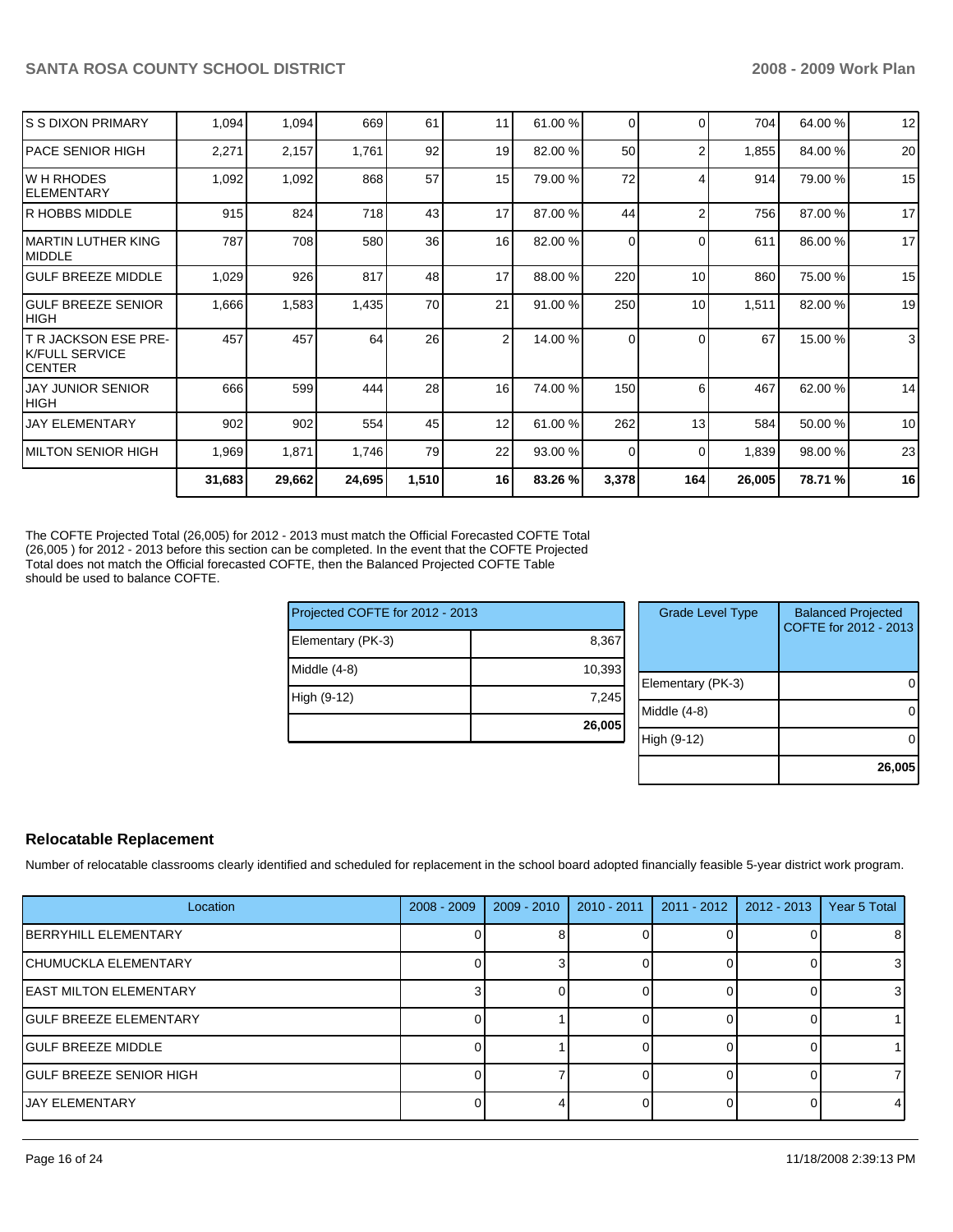| MILTON SENIOR HIGH                     | 0           | 4  | ∩        | $\Omega$ |          |     |
|----------------------------------------|-------------|----|----------|----------|----------|-----|
| S S DIXON PRIMARY                      | $\Omega$    | 2  | $\Omega$ | $\Omega$ | 0        |     |
| IPACE SENIOR HIGH                      | 0           | 2  | $\Omega$ | $\Omega$ | ∩        |     |
| W H RHODES ELEMENTARY                  | $\Omega$    | 3  | $\Omega$ | $\Omega$ | $\Omega$ |     |
| MARTIN LUTHER KING MIDDLE              | $\Omega$    |    | $\Omega$ | $\Omega$ | $\Omega$ |     |
| HOLLEY-NAVARRE INTERMEDIATE            | $\Omega$    |    | 0        | C        | C        |     |
| HOLLEY-NAVARRE MIDDLE                  | $\mathbf 0$ | 3  | $\Omega$ | $\Omega$ | $\Omega$ |     |
| <b>PEA RIDGE ELEMENTARY</b>            | 6           |    | $\Omega$ | $\Omega$ | $\Omega$ | 13  |
| <b>THOMAS L SIMS MIDDLE</b>            | $\Omega$    |    | $\Omega$ | $\Omega$ | C        |     |
| IS S DIXON INTERMEDIATE                | 0           | 3  | $\Omega$ | $\Omega$ | $\Omega$ |     |
| <b>WEST NAVARRE PRIMARY</b>            | 0           |    | $\Omega$ | $\Omega$ | $\Omega$ |     |
| NAVARRE SENIOR HIGH                    | $\Omega$    | 13 | $\Omega$ | $\Omega$ | C        | 13  |
| WEST NAVARRE INTERMEDIATE              | $\Omega$    |    | $\Omega$ | $\Omega$ | $\Omega$ |     |
| <b>AVALON MIDDLE</b>                   | $\Omega$    | 4  | $\Omega$ | $\Omega$ | $\Omega$ |     |
| WOODLAWN BEACH MIDDLE                  | $\Omega$    | 9  | $\Omega$ | $\Omega$ | ∩        |     |
| <b>Total Relocatable Replacements:</b> | 9           | 94 | 0        | 0        | ŋ        | 103 |

# **Charter Schools Tracking**

Information regarding the use of charter schools.

| Location-Type                                                  | # Relocatable<br>units or<br>permanent<br>classrooms | Owner    | Year Started or I<br>Scheduled | Student<br><b>Stations</b> | <b>Students</b><br>Enrolled | Years in<br>Contract | <b>Total Charter</b><br><b>Students</b><br>projected for<br>$2012 - 2013$ |
|----------------------------------------------------------------|------------------------------------------------------|----------|--------------------------------|----------------------------|-----------------------------|----------------------|---------------------------------------------------------------------------|
| Learning Academy/Rader School<br><b>IAlternative Placement</b> |                                                      | 10 OTHER | 1998                           | 155                        | 67                          | 10 <sup>1</sup>      | 67                                                                        |
|                                                                | 10                                                   |          |                                | 155                        | 67                          |                      | 67                                                                        |

# **Special Purpose Classrooms Tracking**

The number of classrooms that will be used for certain special purposes in the current year, by facility and type of classroom, that the district will, 1), not use for educational purposes, and 2), the co-teaching classrooms that are not open plan classrooms and will be used for educational purposes.

| School                        | <b>School Type</b>                   | # of Elementary<br>K-3 Classrooms | # of Middle 4-8<br>Classrooms | # of High $9-12$<br><b>Classrooms</b> | # of $ESE$<br><b>Classrooms</b> | # of Combo<br><b>Classrooms</b> | Total<br><b>Classrooms</b> |
|-------------------------------|--------------------------------------|-----------------------------------|-------------------------------|---------------------------------------|---------------------------------|---------------------------------|----------------------------|
|                               | <b>Total Educational Classrooms:</b> |                                   |                               |                                       |                                 |                                 |                            |
|                               |                                      |                                   |                               |                                       |                                 |                                 |                            |
| School                        | School Type                          | # of Elementary<br>K-3 Classrooms | # of Middle 4-8<br>Classrooms | # of High $9-12$<br><b>Classrooms</b> | # of $ESE$<br>Classrooms        | # of Combo<br>Classrooms        | Total<br><b>Classrooms</b> |
| <b>GULF BREEZE ELEMENTARY</b> | Co-Teaching                          |                                   |                               |                                       |                                 |                                 |                            |
| S S DIXON INTERMEDIATE        | Co-Teaching                          |                                   |                               |                                       |                                 |                                 |                            |
| <b>WEST NAVARRE PRIMARY</b>   | Co-Teaching                          |                                   |                               |                                       |                                 |                                 |                            |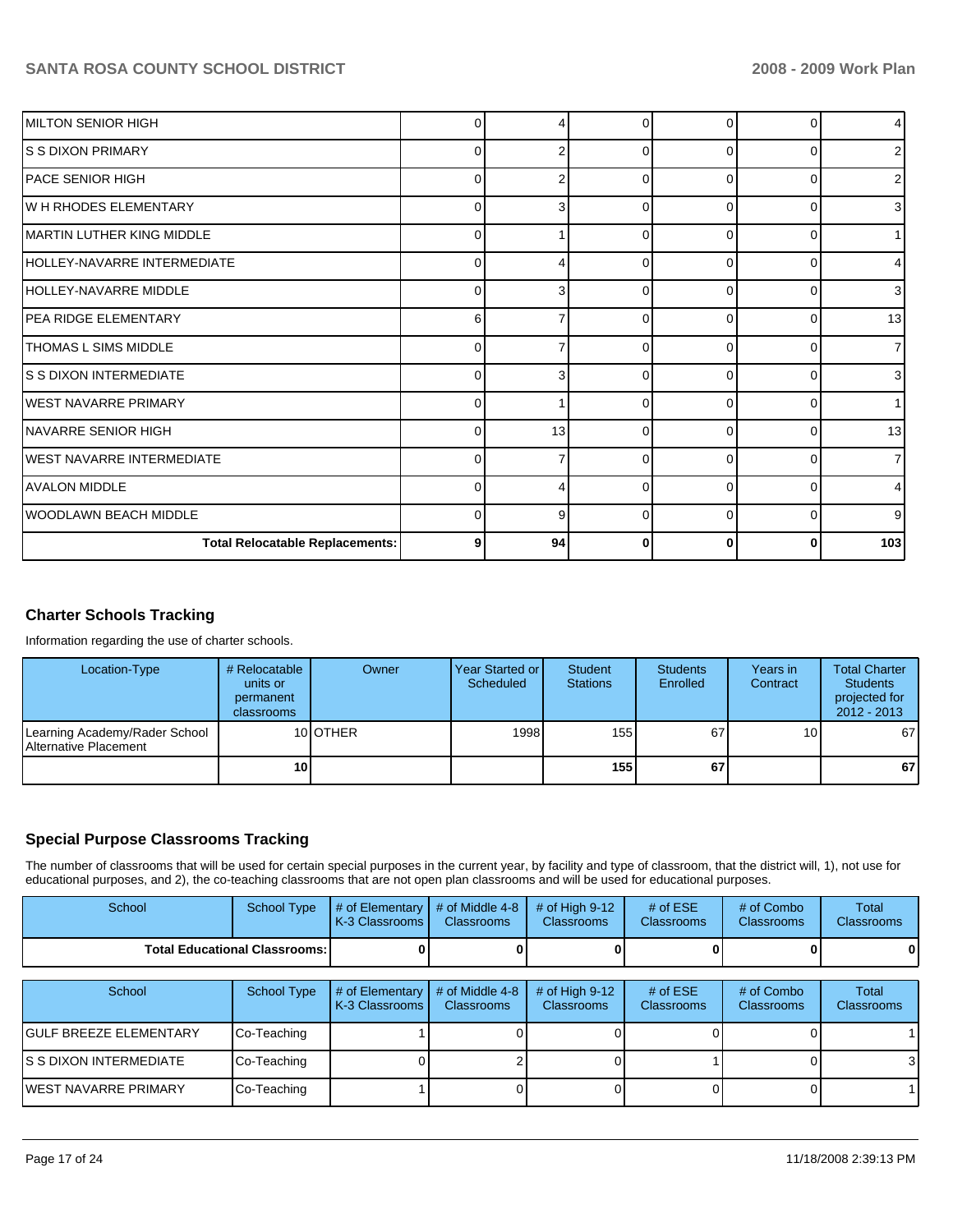| NAVARRE SENIOR HIGH   | Co-Teaching                          |  | 15              |  | 15 <sub>l</sub> |
|-----------------------|--------------------------------------|--|-----------------|--|-----------------|
| <b>AVALON MIDDLE</b>  | Co-Teaching                          |  |                 |  | 31              |
| HOLLEY-NAVARRE MIDDLE | Co-Teaching                          |  |                 |  |                 |
| IS S DIXON PRIMARY    | Co-Teaching                          |  |                 |  |                 |
|                       | <b>Total Co-Teaching Classrooms:</b> |  | 15 <sub>l</sub> |  | 25 <sub>1</sub> |

### **Infrastructure Tracking**

**Necessary offsite infrastructure requirements resulting from expansions or new schools. This section should include infrastructure information related to capacity project schedules and other project schedules (Section 4).** 

None required.

**Proposed location of planned facilities, whether those locations are consistent with the comprehensive plans of all affected local governments, and recommendations for infrastructure and other improvements to land adjacent to existing facilities. Provisions of 1013.33(12), (13) and (14) and 1013.36 must be addressed for new facilities planned within the 1st three years of the plan (Section 5).** 

None planned.

**Consistent with Comp Plan?** Yes

### **Net New Classrooms**

The number of classrooms, by grade level and type of construction, that were added during the last fiscal year.

| List the net new classrooms added in the 2007 - 2008 fiscal year.                                                                                       | List the net new classrooms to be added in the 2008 - 2009 fiscal<br>year. |                                 |                                |                      |                                                                        |                            |                                |                        |
|---------------------------------------------------------------------------------------------------------------------------------------------------------|----------------------------------------------------------------------------|---------------------------------|--------------------------------|----------------------|------------------------------------------------------------------------|----------------------------|--------------------------------|------------------------|
| "Classrooms" is defined as capacity carrying classrooms that are added to increase<br>capacity to enable the district to meet the Class Size Amendment. |                                                                            |                                 |                                |                      | Totals for fiscal year 2008 - 2009 should match totals in Section 15A. |                            |                                |                        |
| Location                                                                                                                                                | $2007 - 2008$ #<br>Permanent                                               | 2007 - 2008 #<br><b>Modular</b> | $2007 - 2008$ #<br>Relocatable | 2007 - 2008<br>Total | $2008 - 2009$ #<br>Permanent                                           | $2008 - 2009$ #<br>Modular | $2008 - 2009$ #<br>Relocatable | $2008 - 2009$<br>Total |
| Elementary (PK-3)                                                                                                                                       | 20                                                                         |                                 |                                | 24                   | 18                                                                     |                            |                                | 18                     |
| Middle (4-8)                                                                                                                                            |                                                                            |                                 |                                | 25                   | 27                                                                     |                            |                                | 27                     |
| High (9-12)                                                                                                                                             |                                                                            |                                 |                                | 12                   | 22                                                                     |                            |                                | 22                     |
|                                                                                                                                                         | 34                                                                         |                                 | 27                             | 61                   | 67                                                                     |                            | 0                              | 67                     |

### **Relocatable Student Stations**

Number of students that will be educated in relocatable units, by school, in the current year, and the projected number of students for each of the years in the workplan.

| <b>Site</b>                | $2008 - 2009$ | $2009 - 2010$ | $2010 - 2011$ | 2011 - 2012 | 2012 - 2013 | 5 Year Average |
|----------------------------|---------------|---------------|---------------|-------------|-------------|----------------|
| CENTRAL JUNIOR/SENIOR HIGH |               |               |               |             |             | 0              |
| IBERRYHILL ELEMENTARY      | 1441          |               |               |             |             | 29             |
| IBAGDAD ELEMENTARY         |               |               |               |             |             | 0              |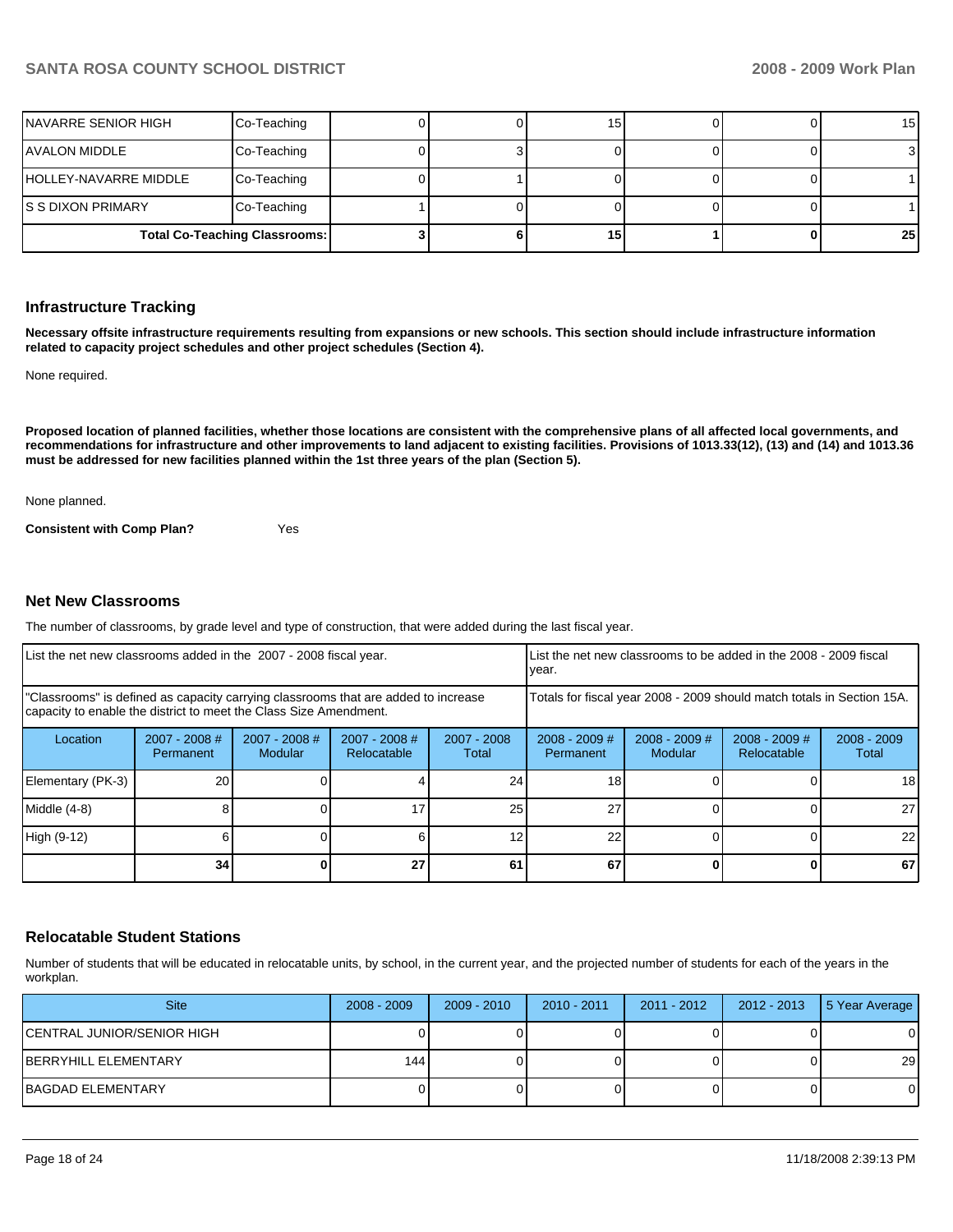| CHUMUCKLA ELEMENTARY                              | 36     | 0           | 0           | 0              | 0           | 7 <sup>1</sup>  |
|---------------------------------------------------|--------|-------------|-------------|----------------|-------------|-----------------|
| <b>EAST MILTON ELEMENTARY</b>                     | 72     | 18          | 18          | 18             | 18          | 29              |
| <b>GULF BREEZE ELEMENTARY</b>                     | 18     | 0           | $\Omega$    | 0              | 0           | $\overline{4}$  |
| S S DIXON INTERMEDIATE                            | 66     | 0           | 0           | 0              | 0           | 13              |
| <b>WEST NAVARRE PRIMARY</b>                       | 18     | 0           | 0           | 0              | 0           | $\overline{4}$  |
| <b>NAVARRE SENIOR HIGH</b>                        | 325    | 0           | 0           | 0              | $\Omega$    | 65              |
| <b>WEST NAVARRE INTERMEDIATE</b>                  | 252    | 116         | 116         | 116            | 116         | 143             |
| <b>AVALON MIDDLE</b>                              | 88     | 0           | 0           | 0              | 0           | 18 <sup>1</sup> |
| <b>ORIOLE BEACH ELEMENTARY</b>                    | 0      | 0           | 0           | $\Omega$       | $\Omega$    | $\overline{0}$  |
| LOCKLIN TECHNICAL CENTER                          | 44     | 65          | 65          | 65             | 65          | 61              |
| <b>BERRYHILL ADMINISTRATIVE COMPLEX</b>           | 15     | 15          | 15          | 15             | 15          | 15              |
| THOMAS L SIMS MIDDLE                              | 154    | 0           | $\mathbf 0$ | $\Omega$       | $\Omega$    | 31              |
| <b>WH RHODES ELEMENTARY</b>                       | 138    | 84          | 84          | 84             | 84          | 95              |
| R HOBBS MIDDLE                                    | 0      | 0           | 0           | 0              | 0           | $\overline{0}$  |
| MARTIN LUTHER KING MIDDLE                         | 22     | 0           | 0           | 0              | 0           | $\overline{4}$  |
| HOLLEY-NAVARRE INTERMEDIATE                       | 88     | 0           | 0           | 0              | 0           | 18              |
| <b>HOLLEY-NAVARRE MIDDLE</b>                      | 66     | 0           | $\Omega$    | 0              | 0           | 13              |
| PEA RIDGE ELEMENTARY                              | 252    | 36          | 36          | 36             | 36          | 79              |
| MILTON SENIOR HIGH                                | 100    | 0           | 0           | 0              | $\Omega$    | 20              |
| MUNSON ELEMENTARY                                 | 0      | 0           | 0           | 0              | $\Omega$    | $\overline{0}$  |
| <b>S S DIXON PRIMARY</b>                          | 144    | 108         | 108         | 108            | 108         | 115             |
| BENNETT C. RUSSELL ELEMENTARY                     | 0      | 0           | 0           | 0              | 0           | $\overline{0}$  |
| <b>HOLLEY NAVARRE PRIMARY</b>                     | 0      | 0           | 0           | 0              | $\Omega$    | $\overline{0}$  |
| PACE SENIOR HIGH                                  | 50     | 0           | 0           | 0              | 0           | 10 <sup>1</sup> |
| <b>GULF BREEZE MIDDLE</b>                         | 22     | 0           | 0           | 0              | 0           | $\overline{4}$  |
| <b>GULF BREEZE SENIOR HIGH</b>                    | 175    | 0           | $\mathbf 0$ | 0              | $\mathbf 0$ | 35              |
| T R JACKSON ESE PRE-K/FULL SERVICE CENTER         | 144    | 144         | 144         | 144            | 144         | 144             |
| WOODLAWN BEACH MIDDLE                             | 242    | 44          | 44          | 44             | 44          | 84              |
| JAY JUNIOR SENIOR HIGH                            | 0      | $\mathbf 0$ | 0           | 0              | 0           | $\overline{0}$  |
| <b>JAY ELEMENTARY</b>                             | 72     | $\mathbf 0$ | 0           | $\overline{0}$ | $\mathbf 0$ | 14              |
| Totals for SANTA ROSA COUNTY SCHOOL DISTRICT      |        |             |             |                |             |                 |
| Total students in relocatables by year.           | 2,747  | 630         | 630         | 630            | 630         | 1,053           |
| Total number of COFTE students projected by year. | 24,935 | 25,183      | 25,362      | 25,613         | 26,005      | 25,420          |
| Percent in relocatables by year.                  | 11 %   | 3%          | $2\%$       | $2\%$          | $2\%$       | 4 %             |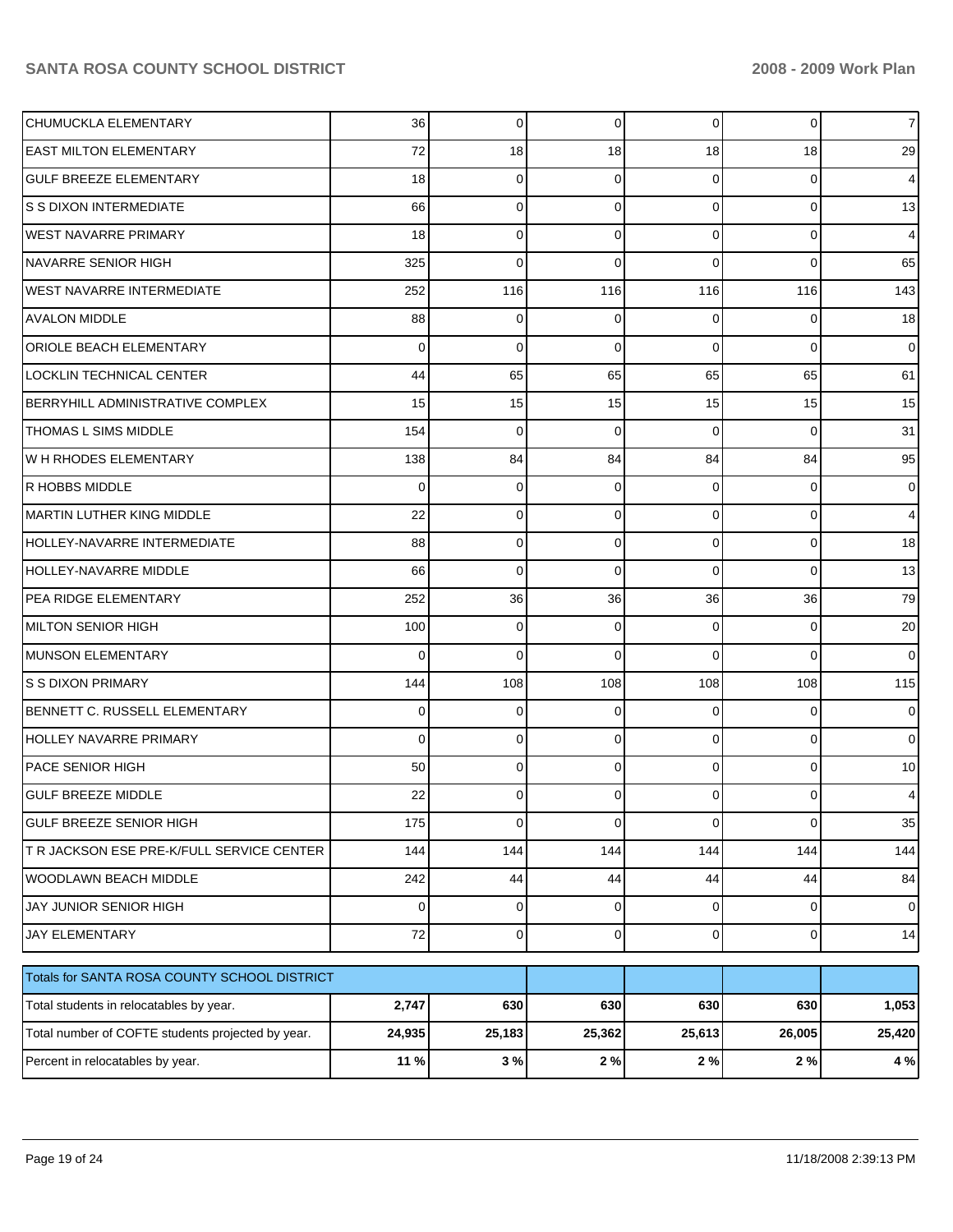# **Leased Facilities Tracking**

Exising leased facilities and plans for the acquisition of leased facilities, including the number of classrooms and student stations, as reported in the educational plant survey, that are planned in that location at the end of the five year workplan.

| Location                         | # of Leased<br>Classrooms 2008<br>2009 | <b>FISH Student</b><br><b>Stations</b> | Owner                            | # of Leased<br>Classrooms 2012 -<br>2013 | <b>FISH Student</b><br><b>Stations</b> |
|----------------------------------|----------------------------------------|----------------------------------------|----------------------------------|------------------------------------------|----------------------------------------|
| <b>BERRYHILL ELEMENTARY</b>      | 8                                      |                                        | 144 ModSpace<br>(formerly Resun) | $\Omega$                                 | $\overline{0}$                         |
| <b>EAST MILTON ELEMENTARY</b>    | 3                                      |                                        | 54 ModSpace<br>(formerly Resun)  | $\Omega$                                 | 0                                      |
| <b>GULF BREEZE ELEMENTARY</b>    | 1                                      |                                        | 18 ModSpace<br>(formerly Resun)  | $\Omega$                                 | $\overline{0}$                         |
| <b>GULF BREEZE SENIOR HIGH</b>   | $\overline{7}$                         |                                        | 175 Mobile Modular &<br>ModSpace | $\Omega$                                 | $\overline{0}$                         |
| <b>JAY ELEMENTARY</b>            | 4                                      |                                        | 72 ModSpace<br>(formerly Resun)  | $\overline{0}$                           | $\mathbf 0$                            |
| <b>S S DIXON PRIMARY</b>         | $\overline{2}$                         |                                        | 36 ModSpace<br>(formerly Resun)  | $\Omega$                                 | $\overline{0}$                         |
| W H RHODES ELEMENTARY            | 3                                      |                                        | 54 ModSpace<br>(formerly Resun)  | $\Omega$                                 | $\overline{0}$                         |
| HOLLEY-NAVARRE MIDDLE            | 3                                      |                                        | 66 Mobile Modular &<br>ModSpace  | $\Omega$                                 | $\overline{0}$                         |
| PEA RIDGE ELEMENTARY             | 12                                     |                                        | 216 Mobile Modular &<br>ModSpace | $\Omega$                                 | $\overline{0}$                         |
| THOMAS L SIMS MIDDLE             | $\overline{7}$                         |                                        | 154 Mobile Modular &<br>ModSpace | $\Omega$                                 | $\overline{0}$                         |
| <b>S S DIXON INTERMEDIATE</b>    | 3                                      |                                        | 66 ModSpace<br>(formerly Resun)  | $\Omega$                                 | $\mathbf 0$                            |
| <b>WEST NAVARRE PRIMARY</b>      | 1                                      |                                        | 18 ModSpace<br>(formerly Resun)  | $\Omega$                                 | $\pmb{0}$                              |
| NAVARRE SENIOR HIGH              | 13                                     |                                        | 325 ModSpace<br>(formerly Resun) | $\Omega$                                 | $\overline{0}$                         |
| <b>WEST NAVARRE INTERMEDIATE</b> | $\overline{7}$                         |                                        | 154 ModSpace<br>(formerly Resun) | $\overline{0}$                           | $\mathbf 0$                            |
| CHUMUCKLA ELEMENTARY             | $\overline{2}$                         |                                        | 36 Mobile Modular &<br>Modspace  | $\Omega$                                 | $\overline{0}$                         |
| <b>AVALON MIDDLE</b>             | 4                                      |                                        | 88 ModSpace<br>(formerly Resun)  | $\Omega$                                 | $\mathbf 0$                            |
| WOODLAWN BEACH MIDDLE            | 9                                      |                                        | 198 Mobile Modular &<br>ModSpace | $\overline{0}$                           | $\overline{0}$                         |
| PACE SENIOR HIGH                 | $\overline{c}$                         |                                        | 50 Mobile Modular                | $\Omega$                                 | $\pmb{0}$                              |
| <b>MARTIN LUTHER KING MIDDLE</b> | 1                                      |                                        | 22 ModSpace<br>(formerly Resun)  | $\Omega$                                 | $\overline{0}$                         |
| <b>MILTON SENIOR HIGH</b>        | 4                                      |                                        | 100 Mobile Modular &<br>Modspace | $\overline{0}$                           | $\pmb{0}$                              |
|                                  | 96                                     | 2,046                                  |                                  | $\bf{0}$                                 | $\mathbf{0}$                           |

### **Failed Standard Relocatable Tracking**

Relocatable units currently reported by school, from FISH, and the number of relocatable units identified as 'Failed Standards'.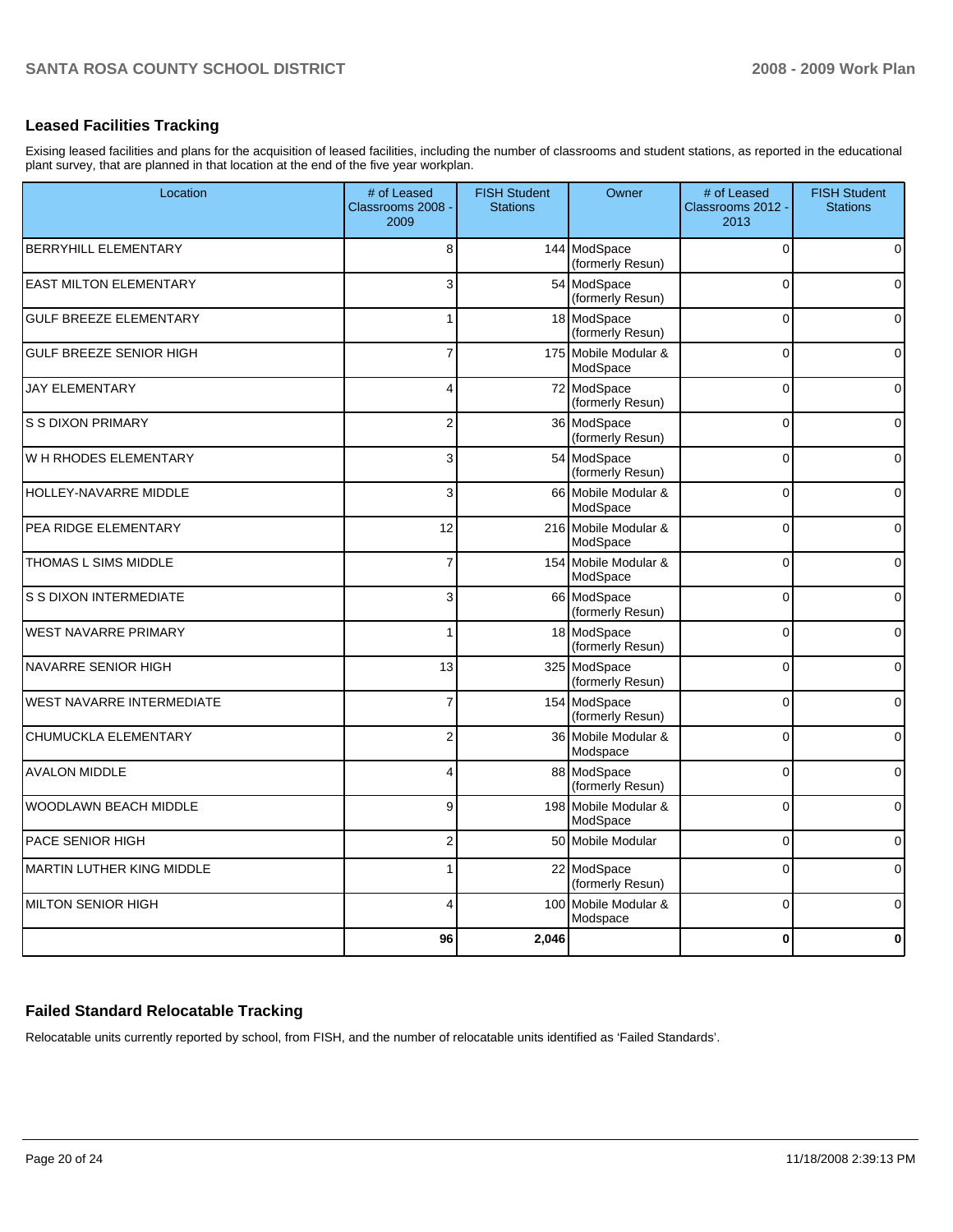| Location                              | Actual # of Units in I<br>$2008 - 2009$ | Owner               | <b>Student</b><br><b>Stations</b> | # not Meeting<br>Standards for use<br>as classroom<br>space | # of units projected<br>to be in use in<br>$2012 - 2013$ | Projected<br>(increase/decreas)<br>e) in $#$ units by<br>$2012 - 2013$ | Year in which all<br>long term<br>relocatables which<br>will be used as<br>classrooms will<br>meet standards |
|---------------------------------------|-----------------------------------------|---------------------|-----------------------------------|-------------------------------------------------------------|----------------------------------------------------------|------------------------------------------------------------------------|--------------------------------------------------------------------------------------------------------------|
| PACE SENIOR HIGH                      |                                         | <b>SCHOOL BOARD</b> |                                   |                                                             |                                                          |                                                                        | 2013                                                                                                         |
| HOLLEY-NAVARRE<br><b>INTERMEDIATE</b> |                                         | 6 SCHOOL BOARD      | 88                                |                                                             |                                                          | -h                                                                     | 2013                                                                                                         |
|                                       |                                         |                     | 88                                |                                                             |                                                          |                                                                        |                                                                                                              |

# **Planning**

### **Class Size Reduction Planning**

**Plans approved by the school board that reduce the need for permanent student stations such as acceptable school capacity levels, redistricting, busing, year-round schools, charter schools, magnet schools, public-private partnerships, multitrack scheduling, grade level organization, block scheduling, or other alternatives.** 

Redistricting, charter schools, & scheduling changes.

### **School Closure Planning**

**Plans for the closure of any school, including plans for disposition of the facility or usage of facility space, and anticipated revenues.** 

None planned.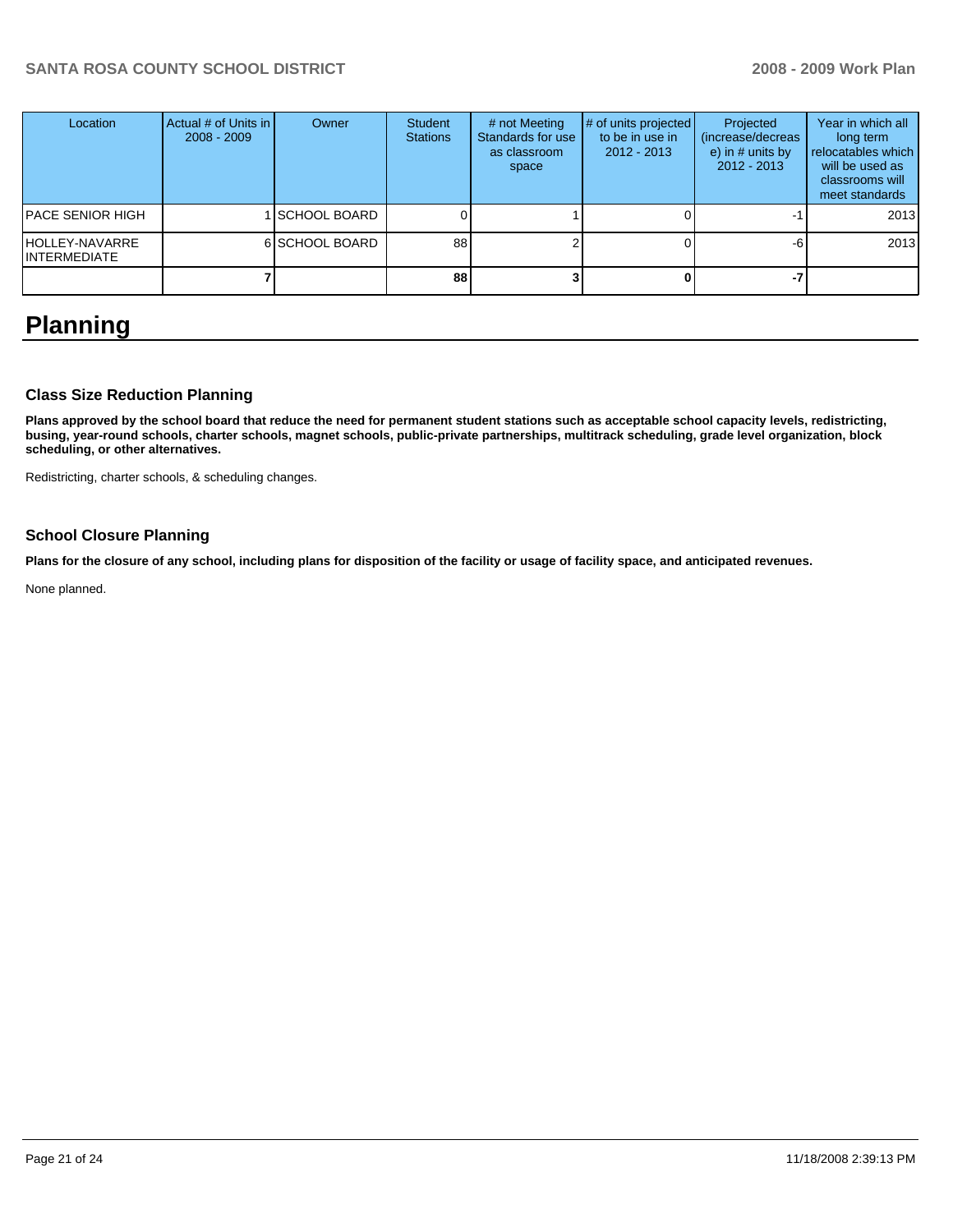# **Long Range Planning**

#### **Ten-Year Maintenance**

District projects and locations regarding the projected need for major renovation, repair, and maintenance projects within the district in years 6-10 beyond the projects plans detailed in the five years covered by the work plan.

Nothing reported for this section.

#### **Ten-Year Capacity**

Schedule of capital outlay projects projected to ensure the availability of satisfactory student stations for the projected student enrollment in K-12 programs for the future 5 years beyond the 5-year district facilities work program.

Nothing reported for this section.

### **Ten-Year Planned Utilization**

Schedule of planned capital outlay projects identifying the standard grade groupings, capacities, and planned utilization rates of future educational facilities of the district for both permanent and relocatable facilities.

| Grade Level Projections         | <b>FISH</b><br><b>Student</b><br><b>Stations</b> | <b>Actual 2007 -</b><br><b>2008 FISH</b><br>Capacity | Actual<br>$2007 -$<br>2008<br><b>COFTE</b> | Actual 2007 - 2008<br><b>Utilization</b> | Actual 2008 - 2009 / 2017 - 2018 new<br>Student Capacity to be added/removed | Projected 2017<br><b>2018 COFTE</b> | Projected 2017 -<br>2018 Utilization |
|---------------------------------|--------------------------------------------------|------------------------------------------------------|--------------------------------------------|------------------------------------------|------------------------------------------------------------------------------|-------------------------------------|--------------------------------------|
| Elementary - District<br>Totals | 15,353                                           | 15,353                                               | 11,510.66                                  | 74.98 %                                  | 1,103                                                                        | 14,729                              | 89.51 %                              |
| Middle - District Totals        | 7.063                                            | 6,357                                                | 5,395.68                                   | 84.88%                                   | 1,230                                                                        | 7.024                               | 92.58 %                              |
| High - District Totals          | 9.365                                            | 8,833                                                | 7.480.65                                   | 84.69 %                                  | 825                                                                          | 7.765                               | 80.40 %                              |
| Other - ESE, etc                | 467                                              | 551                                                  | 308.16                                     | 55.90 %                                  | 250                                                                          | 323                                 | 40.32 %                              |
|                                 | 32,248                                           | 31,094                                               | 24,695.15                                  | 79.42 %                                  | 3,408                                                                        | 29,841                              | 86.49 %                              |

### **Ten-Year Infrastructure Planning**

**Proposed Location of Planned New, Remodeled, or New Additions to Facilities in 06 thru 10 out years (Section 28).** 

Unknown at this time.

Plans for closure of any school, including plans for disposition of the facility or usage of facility space, and anticipated revenues in the 06 thru 10 out **years (Section 29).**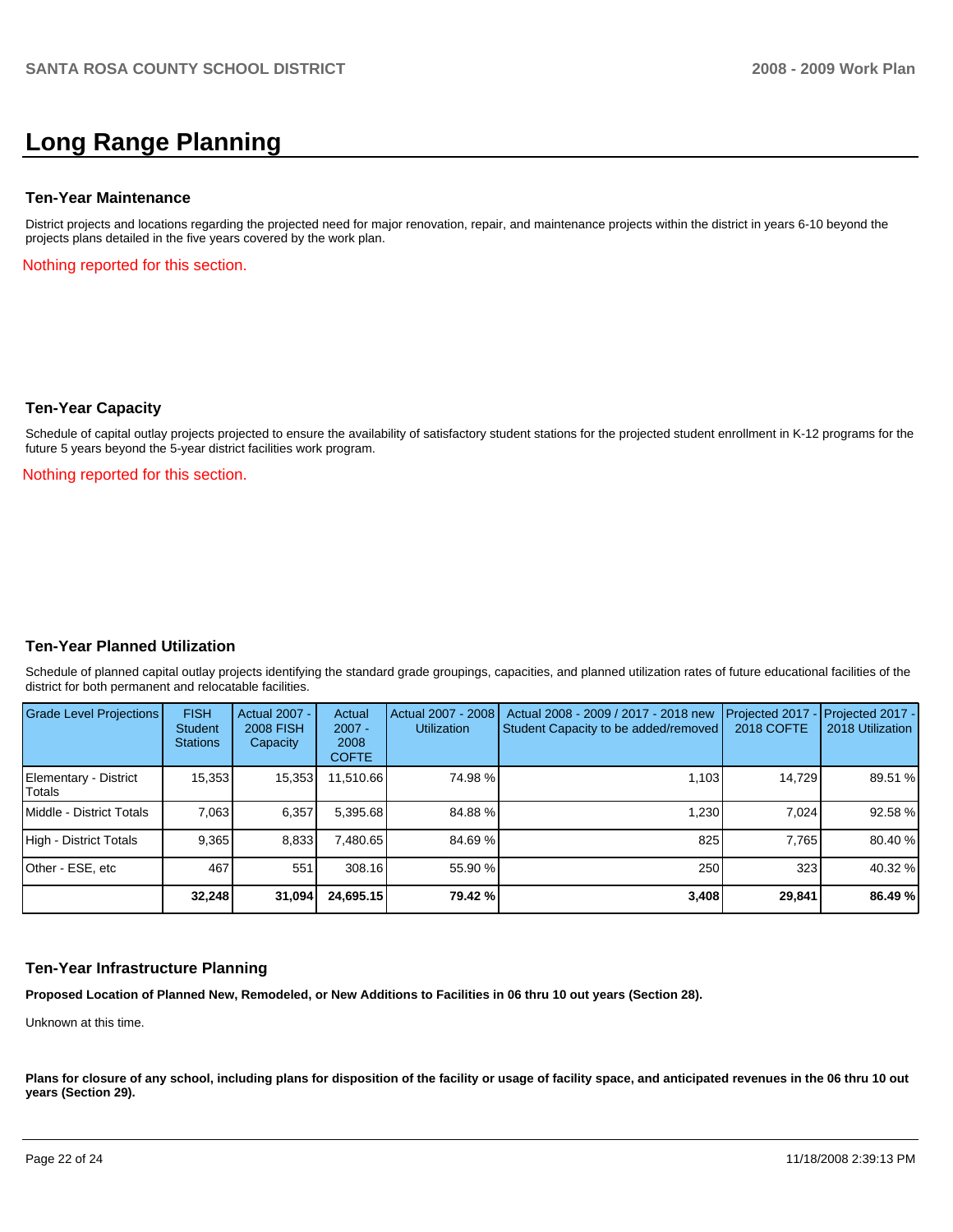No planned closures, dispositions, usage change, or additional anticipated revenue.

#### **Twenty-Year Maintenance**

District projects and locations regarding the projected need for major renovation, repair, and maintenance projects within the district in years 11-20 beyond the projects plans detailed in the five years covered by the work plan.

Nothing reported for this section.

### **Twenty-Year Capacity**

Schedule of capital outlay projects projected to ensure the availability of satisfactory student stations for the projected student enrollment in K-12 programs for the future 11-20 years beyond the 5-year district facilities work program.

Nothing reported for this section.

### **Twenty-Year Planned Utilization**

Schedule of planned capital outlay projects identifying the standard grade groupings, capacities, and planned utilization rates of future educational facilities of the district for both permanent and relocatable facilities.

| Grade Level Projections         | <b>FISH</b><br><b>Student</b><br><b>Stations</b> | Actual 2007 -<br><b>2008 FISH</b><br>Capacity | Actual<br>$2007 -$<br>2008<br><b>COFTE</b> | Actual 2007 - 2008<br><b>Utilization</b> | Actual 2008 - 2009 / 2027 - 2028 new<br>Student Capacity to be added/removed | Projected 2027<br>2028 COFTE | $-$ Projected 2027 -<br>2028 Utilization |
|---------------------------------|--------------------------------------------------|-----------------------------------------------|--------------------------------------------|------------------------------------------|------------------------------------------------------------------------------|------------------------------|------------------------------------------|
| Elementary - District<br>Totals | 15,353                                           | 15,353                                        | 11,510.66                                  | 74.98 %                                  | 1.103                                                                        | 14.729                       | 89.51 %                                  |
| Middle - District Totals        | 7.063                                            | 6.357                                         | 5.395.68                                   | 84.88%                                   | 1.230                                                                        | 7.024                        | 92.58 %                                  |
| High - District Totals          | 9.365                                            | 8.833                                         | 7.480.65                                   | 84.69 %                                  | 825                                                                          | 7.765                        | 80.40 %                                  |
| Other - ESE, etc                | 467                                              | 551                                           | 308.16                                     | 55.90 %                                  | 250                                                                          | 323                          | 40.32 %                                  |
|                                 | 32.248                                           | 31,094                                        | 24.695.15                                  | 79.42 %                                  | 3,408                                                                        | 29,841                       | 86.49 %                                  |

### **Twenty-Year Infrastructure Planning**

**Proposed Location of Planned New, Remodeled, or New Additions to Facilities in 11 thru 20 out years (Section 28).** 

Unknown at this time.

Plans for closure of any school, including plans for disposition of the facility or usage of facility space, and anticipated revenues in the 11 thru 20 out **years (Section 29).**